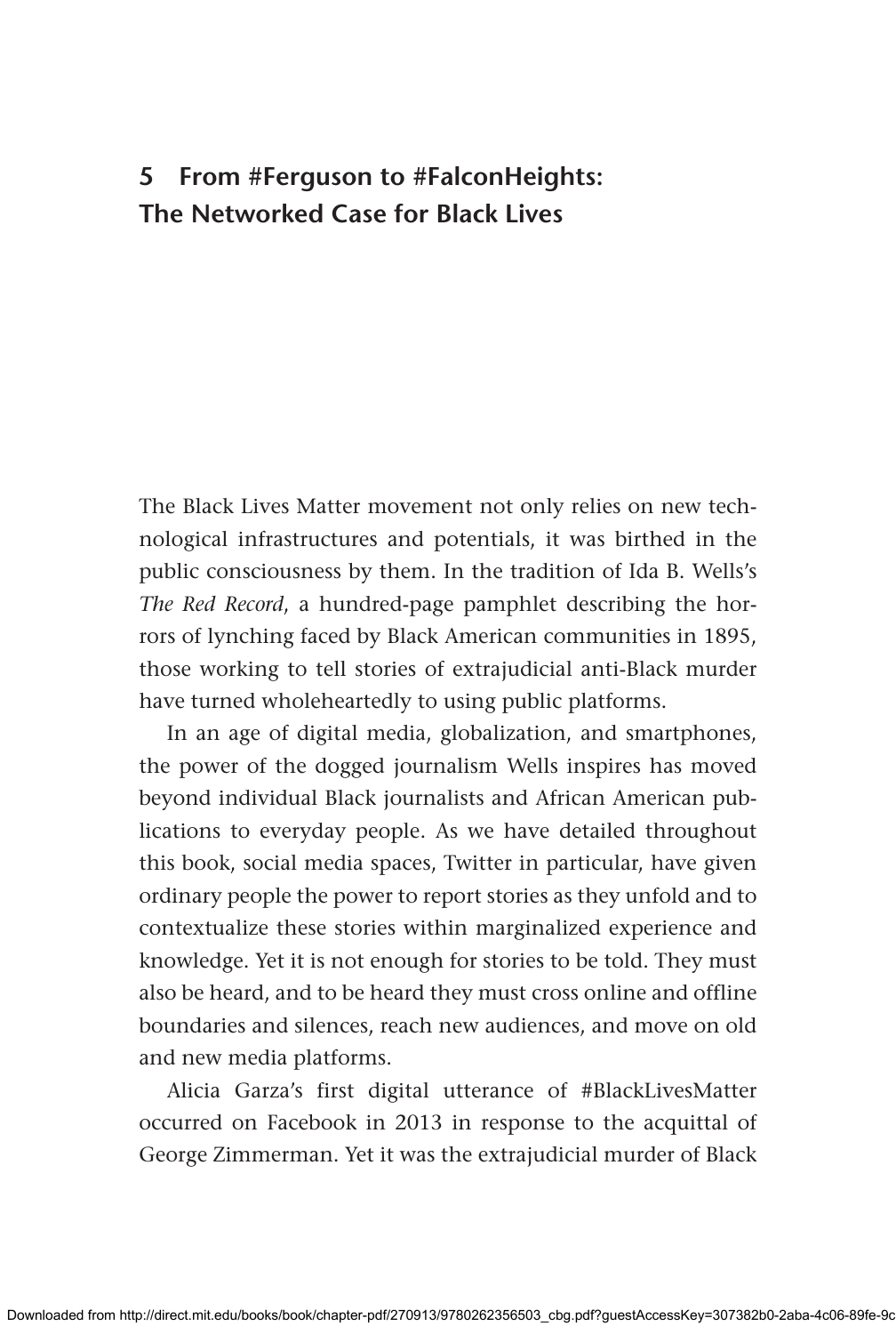people, particularly at the hands of police officers, in the years following that ushered in the uprising that made #BlackLives-Matter activism an unavoidable issue for mainstream journalists and politicians.

## **#FergusonIsEverywhere: The Matter of Black Life Goes Mainstream**

After he shot dead eighteen-year-old Michael Brown on August 9, 2014, officer Darren Wilson alleged that the teen, having been stopped for "walking in the street," had reached through his car window and attempted to grab his gun and then charged him. Tiffany Mitchell, who saw the events unfold, said that Brown had his hands up and was begging Wilson not to shoot.<sup>1</sup> Her account was supported by other eyewitnesses, making "Hands up, don't shoot" a rallying cry and symbolic gesture that protesters later used to signal their outrage and resistance. Other accounts from neighbors and Brown's friend Dorian Johnson also contradicted Wilson's version of events, and community members quickly began to post live tweets and images from the scene. As Brown's body was left by officials to lie in the street for over four hours, concerned community members moved in to monitor police and take stock of the horror occurring outside their front doors. Between the 2012 slaying of Trayvon Martin and that of Brown in 2014, Twitter had updated its display features, allowing pictures shared through the platform to be visible without viewers needing to click on a link.2 This practice increased the number of images shared on the site and directly contributed to the spread of pictures associated with the slaying of Brown. The second most tweeted image among those tagged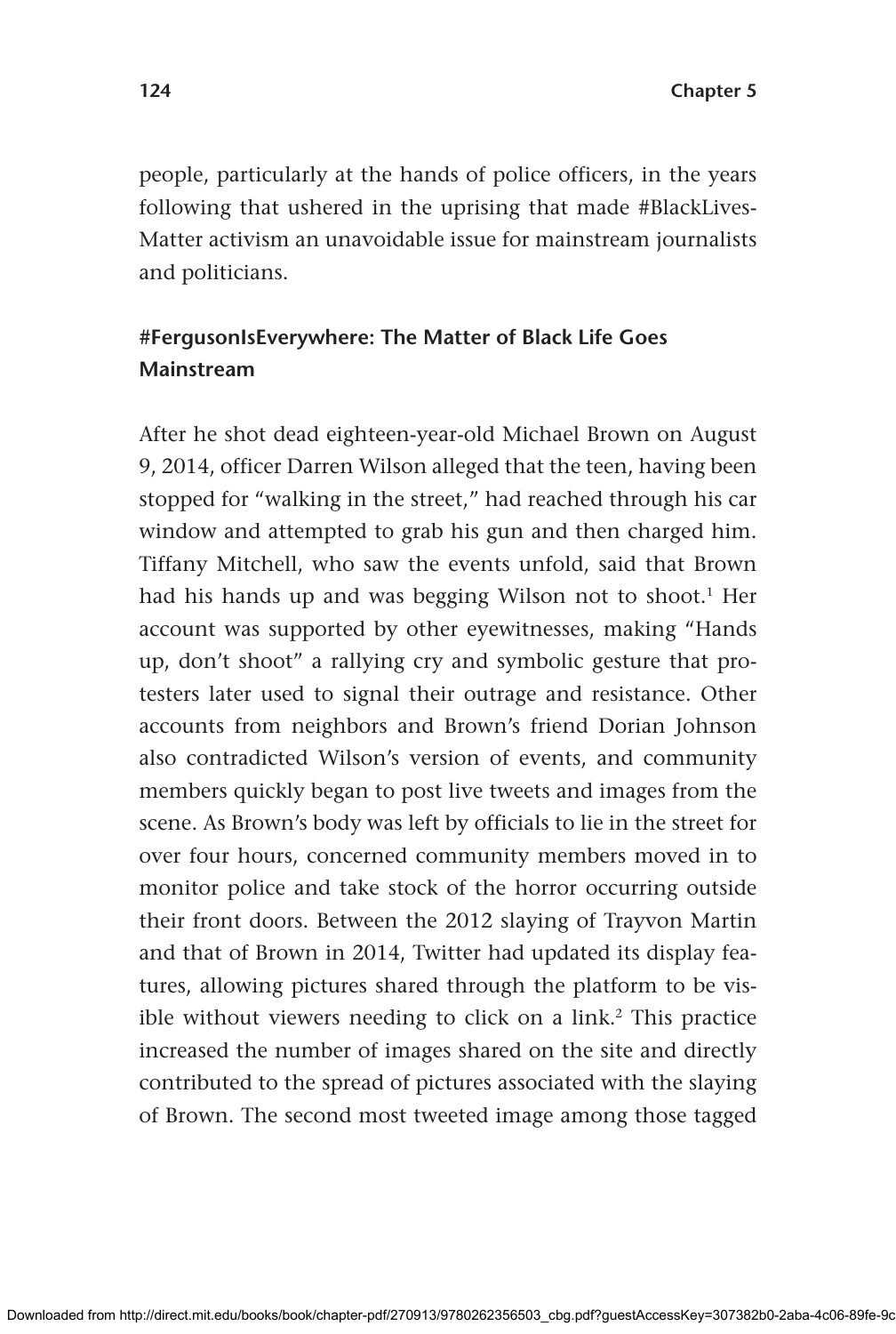with the hashtag #BlackLivesMatter was that of Brown lying dead in the street as Wilson stood over him.3

As an investigation by the U.S. Department of Justice later confirmed, the Ferguson Police Department had a long history of misconduct in its treatment of the residents of the town. Brown's death proved to be the last straw for a community laboring under pent-up discontent.<sup>4</sup> Following a candlelight vigil the day after Brown's death, a standoff between police in full riot gear and mourners boiled over, with police firing tear gas and discharging smoke bombs in an attempt to disperse the crowd. In the next days, a growing group took to the street in protest of Brown's death and the police response to protesters. Officials attempted to create and enforce a curfew and limited the areas where protesters could gather, further agitating them. Over two weeks, the nation watched cell-phone videos and pictures shared on Facebook, Twitter, and other social media sites through the hashtag #Ferguson of a growing uprising and the draconian attempts to squelch it. Some journalists on the ground painted a sympathetic picture of the protests, calling into question the standard negative portrayals police used to frame the unrest.<sup>5</sup> With time, major news outlets began to question the necessity of the militarized police force as mourners and members of the press were arrested and the now iconic images of young and old protesters facing down tanks and tear gas went viral.6

As Deen Freelon, Charlton D. McIlwain, and Meredith Clark documented in their work with the Center for Media and Social Impact, in June 2014, a year after Zimmerman's acquittal for the murder of Trayvon Martin, there were only forty-eight posted #BlackLivesMatter tweets. In August of that year, following the killing of Michael Brown, use of the hashtag "skyrocketed to 52,288."7 Analyzing nine time periods from 2014 to 2016,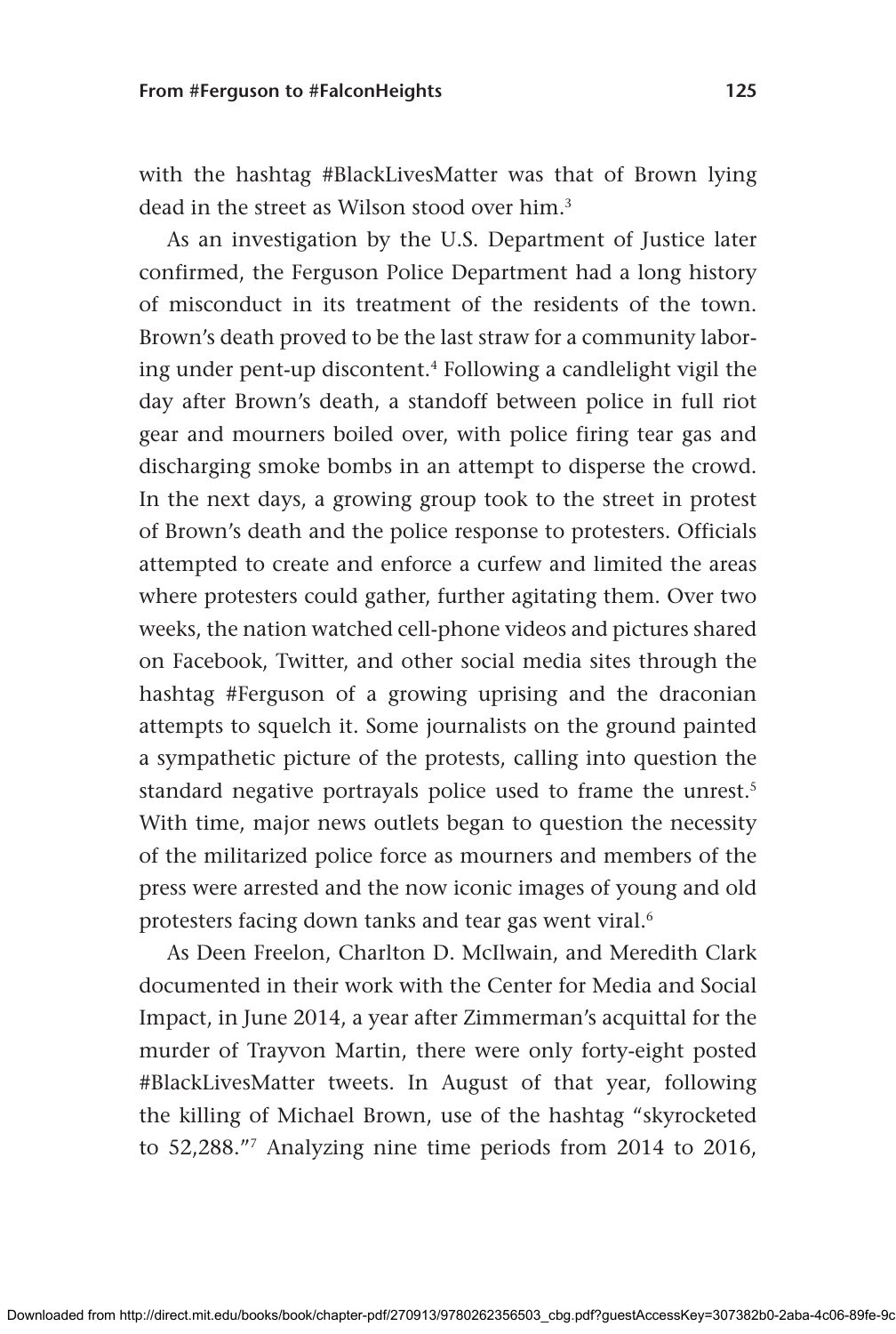these researchers found six distinct groups of users engaging the hashtag: Black Lives Matter activists, the leftist hacktivist group Anonymous, conservative Twitter users, mainstream news outlets, Black celebrities, and young Black Twitter users, whom multiple works have shown to be an essential demographic.

According to Jelani Ince, Fabio Rojas, and Clayton A. Davis, the hashtag #BlackLivesMatter was used largely in five ways: to garner solidarity or approval of the movement, to reference police violence, to mention movement tactics, to talk about Ferguson specifically, and last, to express countermovement sentiments.<sup>8</sup> They note the importance of "distributive framing" made possible by hashtags whereby evaluation of the problems and potential solutions discussed by way of the hashtags does not primarily originate with specific movement leaders. This ability of decentralized networks to eschew hierarchy is particularly helpful in spreading messages to diverse groups. Yarimar Bonilla and Jonathan Rosa support this claim, reporting that #Ferguson allowed observers of the hashtag to see what "protesters were tweeting, what journalists were reporting, what the police was announcing, and how observers and analysts interpreted the unfolding events. You could also learn how thousands of users were reacting to the numerous posts."9

## **How I Became a Black Lives Matter Activist DiDi Delgado**

In the past few years, we've seen a resurgence of activism and awareness surrounding Black liberation and antiracism work. Many of the newer activists—and I include myself in this group can pinpoint a specific moment or event that prompted us to become more involved in organizing. These events are often tied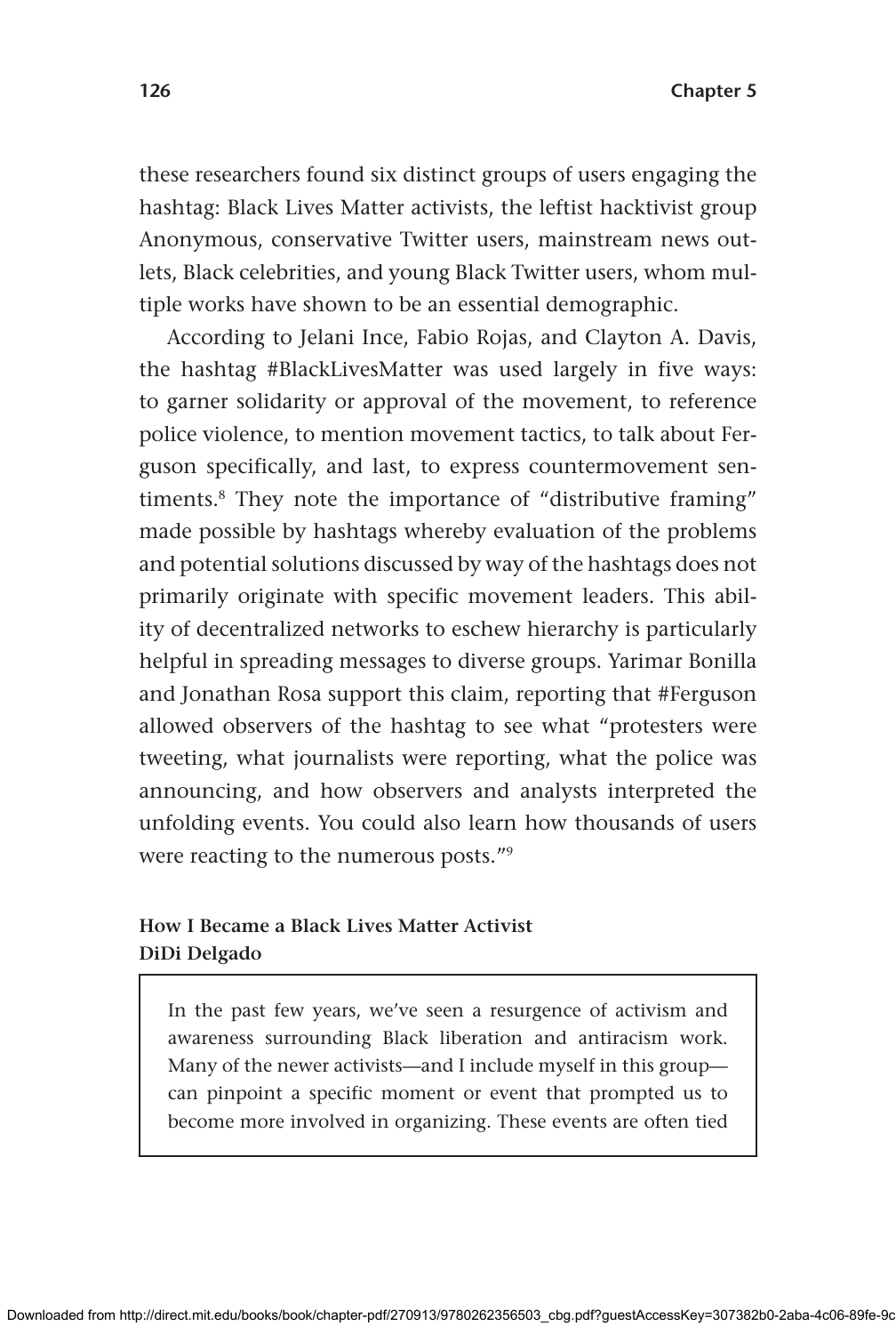to incidents of Black folks being killed by white supremacy, in one form or another—Aiyana Jones, Trayvon Martin, Oscar Grant, Sandra Bland, and so on. Their names are burned into our memories from chanting them in the streets for weeks and months on end, from painstakingly writing them on concrete and scrawling them onto ornate banners alongside the phrase "Black Lives Matter."

In retrospect, I can pinpoint my jump into organizing to an exact day and time. It was the morning of November 29, 2014. This was a few days after the decision was announced *not* to indict the officer who murdered Mike Brown. Ferguson's uprising was in full swing, and this was, coincidentally, the three-year anniversary of my mother's death. Prior to that day, one could say I was passively involved in what was going on in my city and around the country. People were getting more and more incensed by the carnage, and local folks were pushing me to come forward and speak up in my community. I'm a poet. I was known for being bold and outspoken with my artistry. I'm also one of those speakers cursed with the ability to command attention, whether or not I have any idea what I'm talking about. This terrified me. I was afraid I wouldn't do justice to the legacies of those lost to the struggle. And they'd already been deprived enough of justice. But on that day in November—as I was reflecting on my mother's life, and my own, and Mike Brown's, and what all of us had in common, and what we did not—I knew that I couldn't remain passive any longer.

To me, Black Lives Matter wasn't just a hashtag or a mantra. Black Lives Matter was a wake-up call to something that I knew deep down to be true, but that I knew deeper down isn't true in the world today. I had been conditioned to see myself as "less than," and in the span of three words, that phrase came to be an affirmation for me and so many others who needed to hear it and needed to say it over and over and over again until it became our truth. Until we believed it. And once I believed it, I wanted everyone around me to believe it too.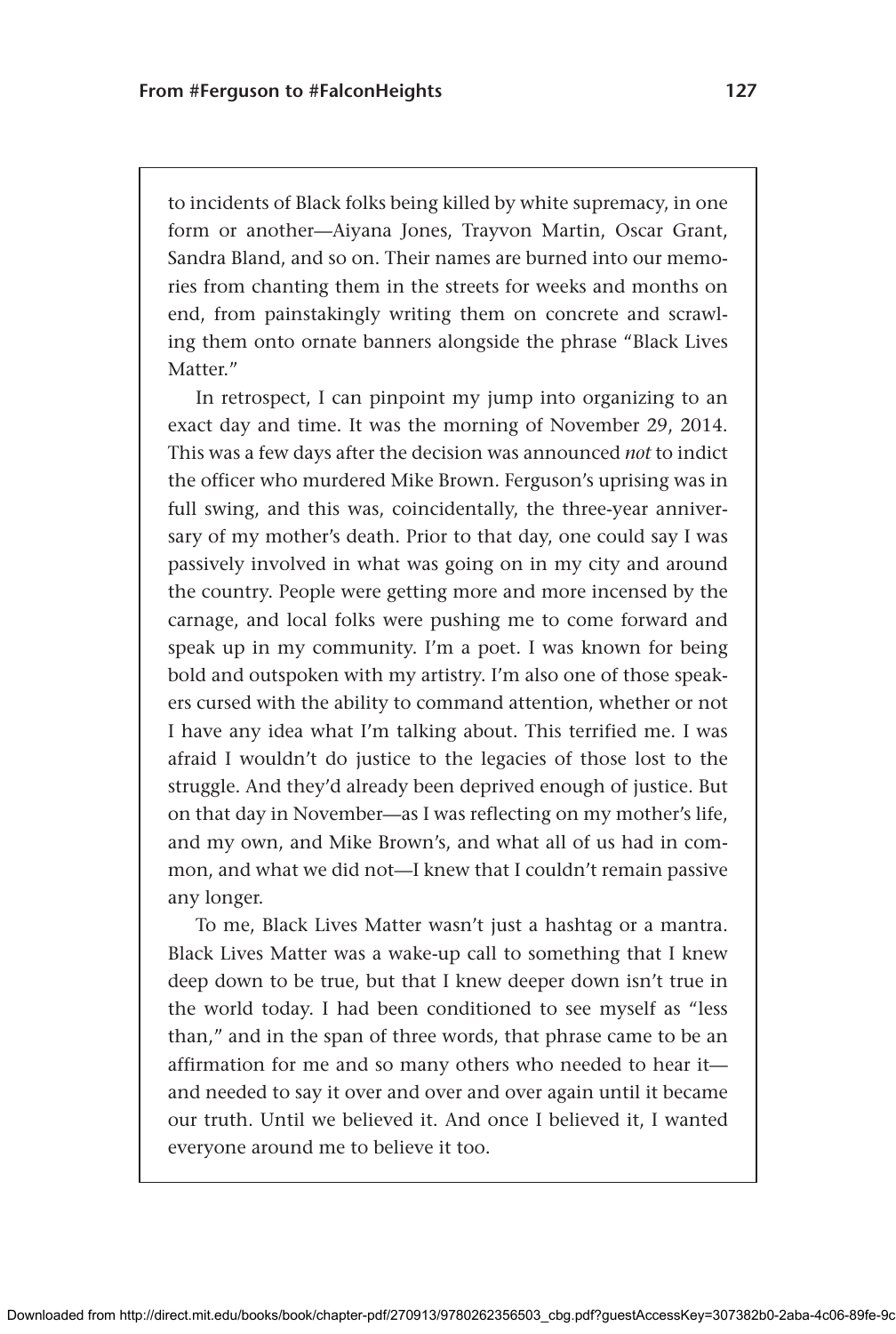#BlackLivesMatter gave way to a movement, and that movement gave way to more rallying cries—each with the purpose of guiding our path to liberation. From #SayHerName (which stressed the importance of centering women and femmes) to #TransLivesMatter and beyond, like mottoes etched into ancient sundials and tribal markings adorning indigenous structures, hashtags have become modern signifiers of what we as a society stand for, and what we're willing to die for. And that is no small feat.

As we find elsewhere, the story of what happened in Ferguson began to circulate on Twitter, first through personal accounts from Brown's neighbors, whose tweets set the stage for how the larger activist narrative around the events of August 9 would evolved.10 The story was pushed along, and the network enlarged, by members of the local and national Black public sphere, including local alderman Antonio French, who was arrested while participating in the protests, and rapper Tef Poe, as well as MSNBC's Goldie Taylor, a St. Louis native, and Johnetta Elzie and DeRay McKesson, who credit the events of Ferguson with turning them from concerned young citizens into activists. Together these Twitter users helped spread the story to a range of networks, documented on-the-ground efforts, and buoyed calls for aid from the general public as justice continued to be waylaid. Soon, increasing online attention to the events in Ferguson, and particularly the conflicts developing around unarmed protestors, journalists, and police, became unignorable even in the most mainstream of spaces.

#Ferguson also became more than a geographic descriptor of the town where Michael Brown was killed. It became a stand-in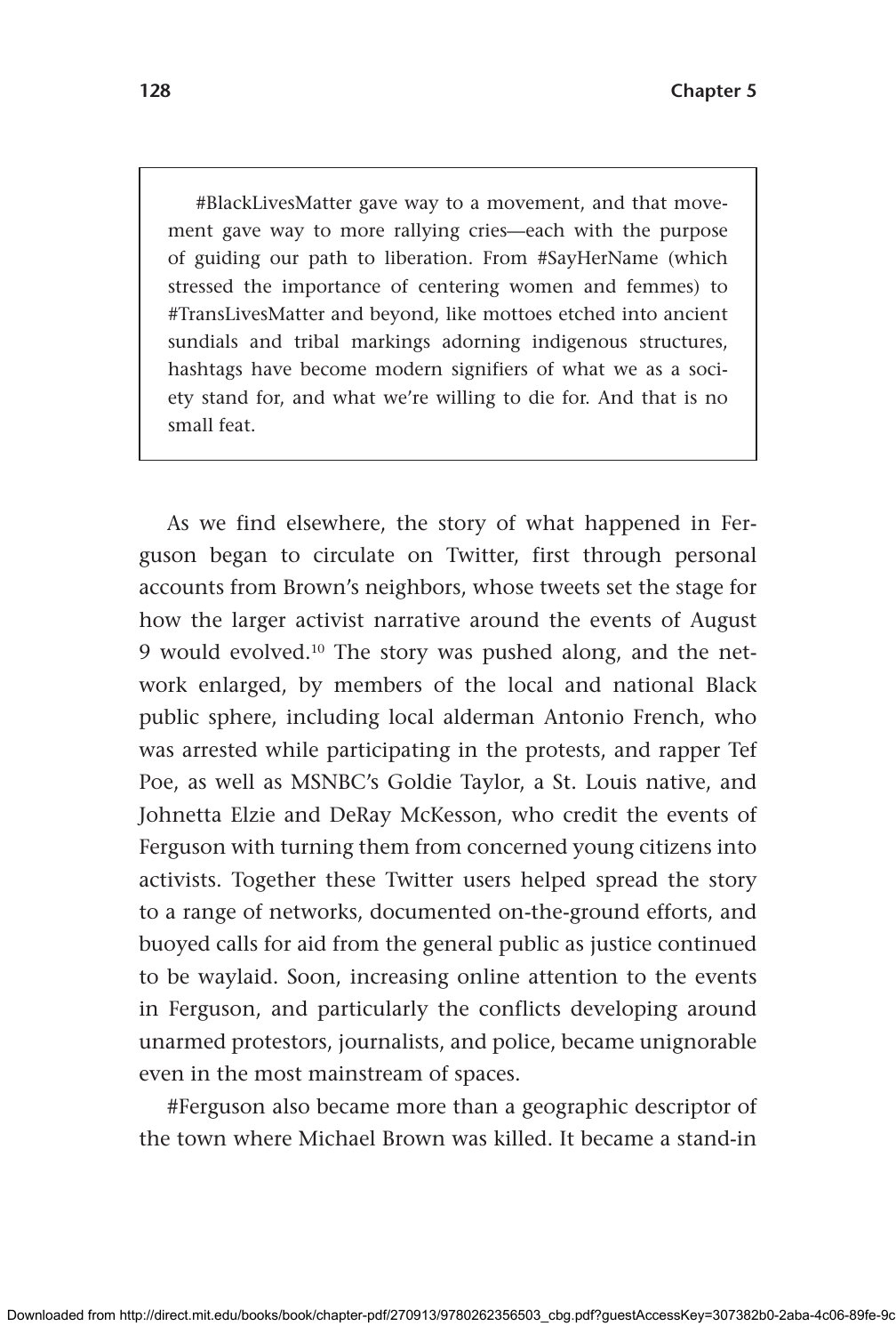for Anytown, USA. Black Lives Matter activists across the country and the world were soon chanting, "Ferguson is everywhere" in demands for justice in the extrajudicial abuse and killing of Black people. The diverse conversations in, and uses of, the hashtag mirror what we have seen in both the intersectional hashtags created by Black feminists and the other hashtags that emerged after Ferguson. Ordinary people using #Ferguson and #BlackLivesMatter contributed issue framing, prescriptions, and analysis in the network that extended far beyond the digital realm to penetrate national and international discourse.

For example, in acts of solidarity, Palestinian activists used the hashtag #Ferguson to share with Ferguson activists remedies for tear gas exposure and the inhalation of smoke from smoke bombs, as well as strategies for countering police escalation tactics.11 Like the iconic images of Bull Connor's police dogs attacking Black protestors in a segregated Birmingham, Alabama, the images and tweets from Ferguson allowed a counternarrative to emerge that exposed the racist underpinnings of responses to the protests. The most tweeted image during the August unrest signaled by #Ferguson was a side-by-side comparison of police officers in riot gear standing opposite 1960s civil rights protesters and a hauntingly similar image of police officers in riot gear facing Ferguson protestors.<sup>12</sup>

After #Ferguson, the names of more Black men, women, and children became hashtags, popularized in death because of the state-sanctioned violence that took their lives; the locations of their deaths hashtagged as a sort of geography of violence and resistance; their last words, their clothing, and their loved ones digitally documented by everyday people as part of a twenty-first-century citizen-driven *Red Record*. These hashtags also spurred others, such as #IfTheyGunnedMeDown and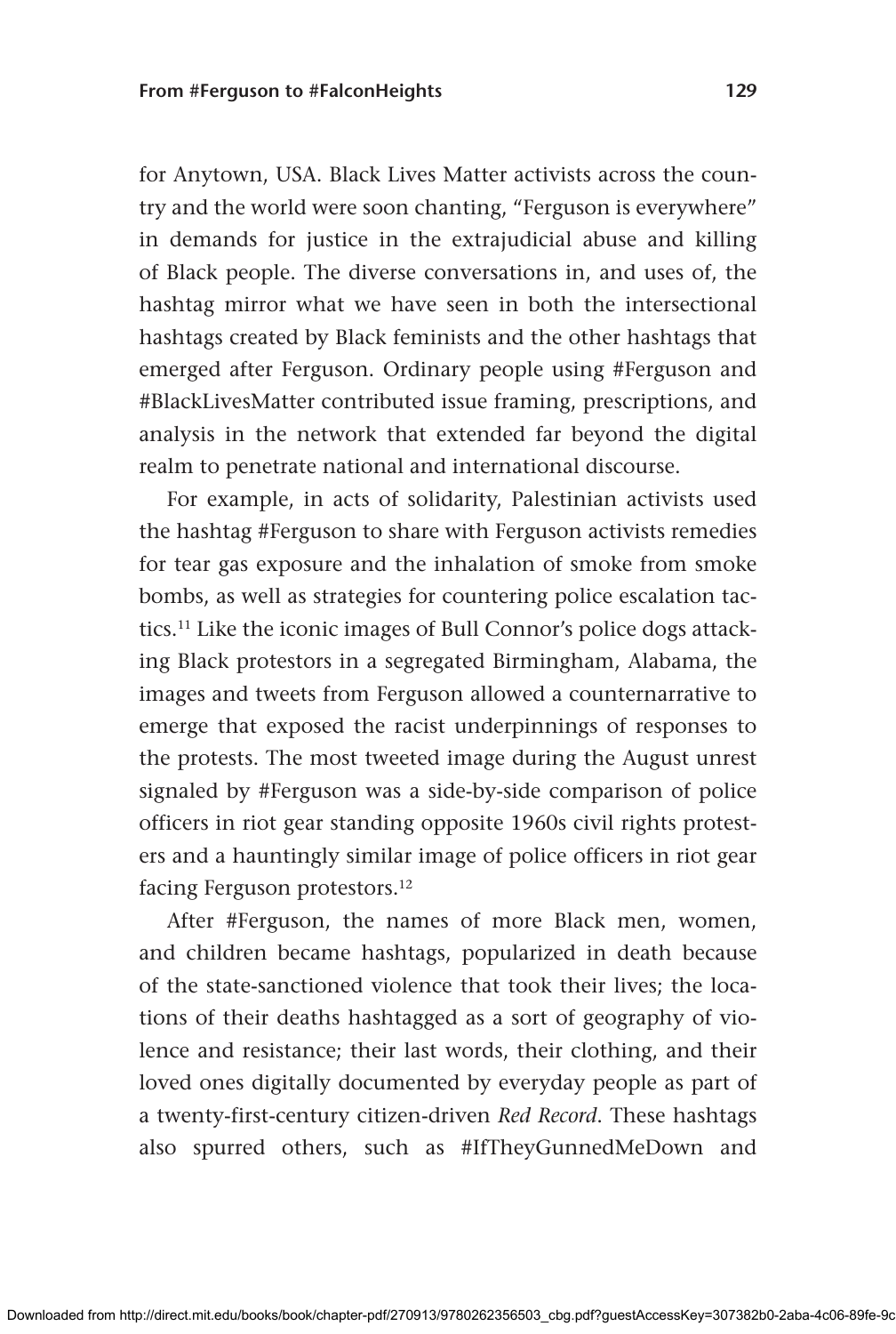#CrimingWhileWhite (which we discuss in chapter 6), that were used to critique media representations of Black victims and to point out racial hypocrisies in police response and engagement.

## **We Can't Breathe**

Three weeks before Michael Brown was killed and the nation became forever familiar with Black Lives Matter activists and activism, forty-three-year-old father and grandfather Eric Garner died after being put in a chokehold by NYPD officers during an arrest for selling "loosies," or single cigarettes. As Garner lost his ability to breathe, he pleaded with the officers, "I can't breathe," a phrase subsequently taken up by activists and hashtagged as they demanded justice for his death.

#EricGarner began trending on Twitter, with thousands of tweets containing his name appearing immediately after his death on July 17, 2014. In the days and weeks following, #Eric-Garner stayed visible, but modestly, as video of his death taken by his friend, Ora Ramsey, was released and Garner's funeral was held. According to our data, the largest upticks in the use of #EricGarner began after the death of Michael Brown. In particular, #EricGarner trended in the week following Michael Brown's death, a month after Garner's, and #EricGarner trended most significantly after the nonindictment of the officer who choked him, which occurred simultaneously with the organized December 3, 2014, protests in response to Darren Wilson's nonindictment for the death of Michael Brown one week earlier. In fact, most of the top tweets in the #ICantBreathe network were sent on the day of these protests, as indicated by the popular examples in figure 5.1 from Bishop Talbert Swan, the leftist news account *Bipartisan Report*, and Anonymous. Here we see #EricGarner and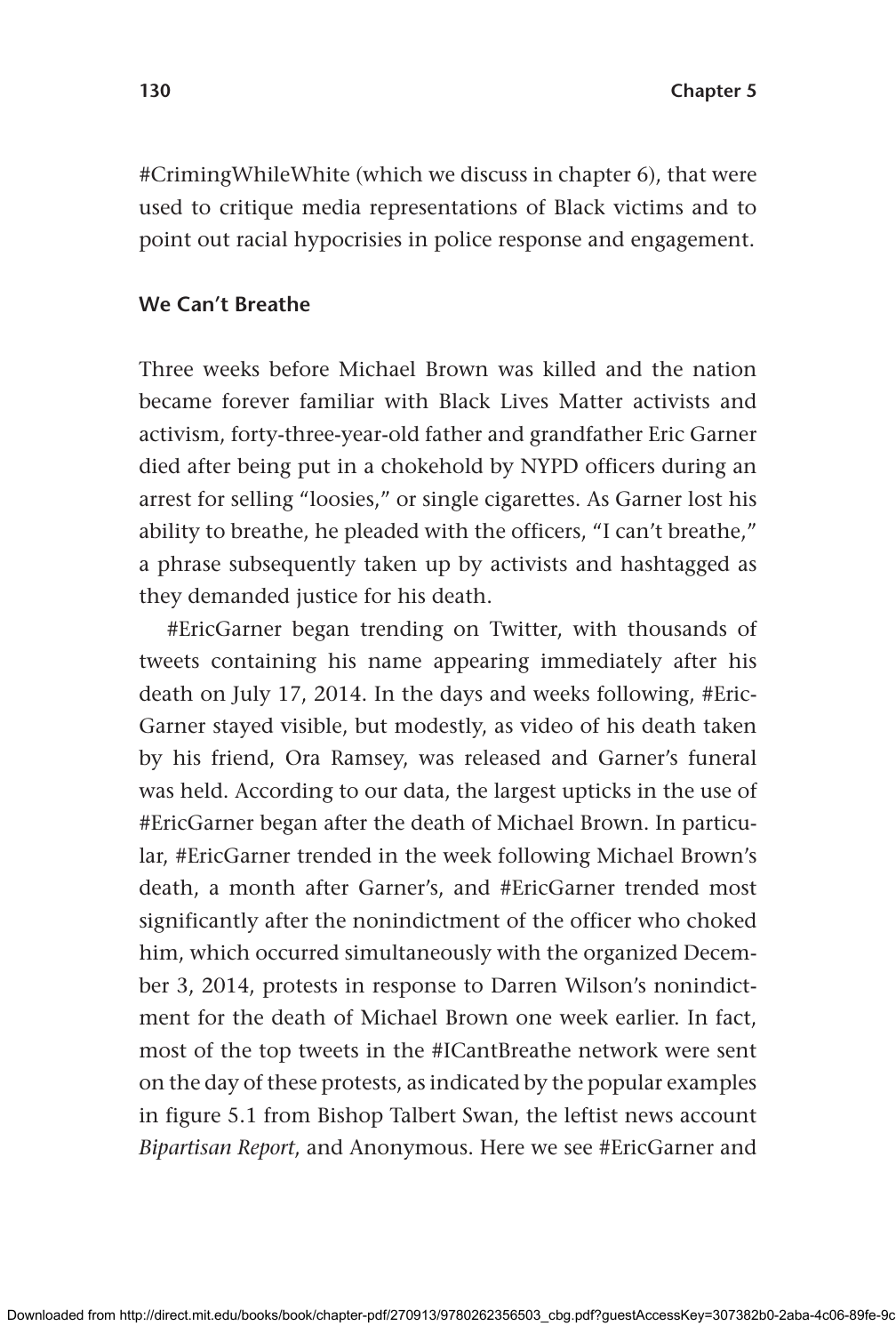#ICantBreathe used alongside hashtags that specifically reference the events in Ferguson, such as #Ferguson and #HandsUp, along with broader movement hashtags, such as #BlackLivesMatter.

Thus, millions of #EricGarner tweets during the first week of December 2014 were in part enabled by the visibility of the Brown case, which helped activists in Long Island draw attention to the Garner case weeks and months after his July death. Together the multiplatform protest ecology whose foundations were laid in response to the killing of Oscar Grant, the #Black-LivesMatter hashtag, which coalesced for Trayvon Martin, and the response to the killing of Michael Brown made Eric Garner's death not only more visible than it might have been otherwise but central to the movement. #EricGarner and his last words, #ICantBreathe, continue to trend in Twitter accounts of other high-profile cases of police brutality and with the ebb and flow of notable #BlackLivesMatter activism.

Through the use of hashtags, users link similar cases, illustrating how each is not an isolated incident but rather part of a system of violence enacted against Black people. Among the top fifteen hashtags most commonly co-occurring with Eric Garner's name in our data were the names of other victims of police violence, including, in descending order, Michael Brown, Tamir Rice, Trayvon Martin, Sandra Bland, John Crawford, Freddie Gray, and Walter Scott. These connections are also rendered visible in the most frequently shared links in the hashtag networks. In #EricGarner tweets, the link that appeared most often was a 2016 Instagram post by actress/singer Zendaya that read, simply, "Another day … another hashtag. …"13 Posted nearly two years after Garner's death, Zendaya's caption on the image reads, "#EricGarner #SandraBland#OscarGrant #AltonSterling #WalterScott#PhilandoCastile to think … that's not even the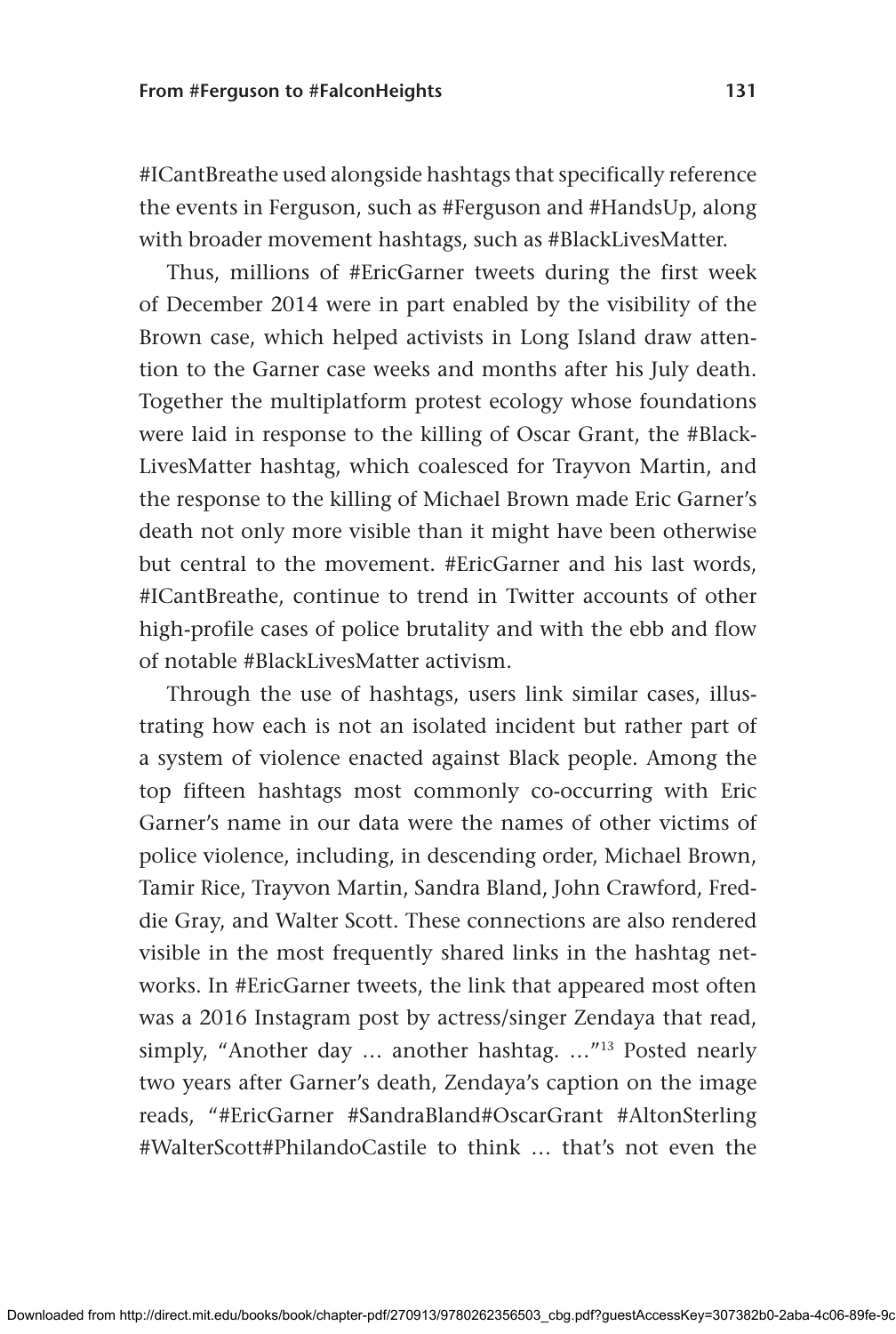

c)

Anonymous @YourAnonGlobal . 3 Dec 2014 #NYC #EricGarner freedom fighters chanting, "#NoJusticeNoTree " #rockefellercenter #HandsUp #ICantBreathe #Ferguson

## **Figure 5.1**

Examples of hashtag co-occurrence in #EricGarner and #ICantBreathe tweets.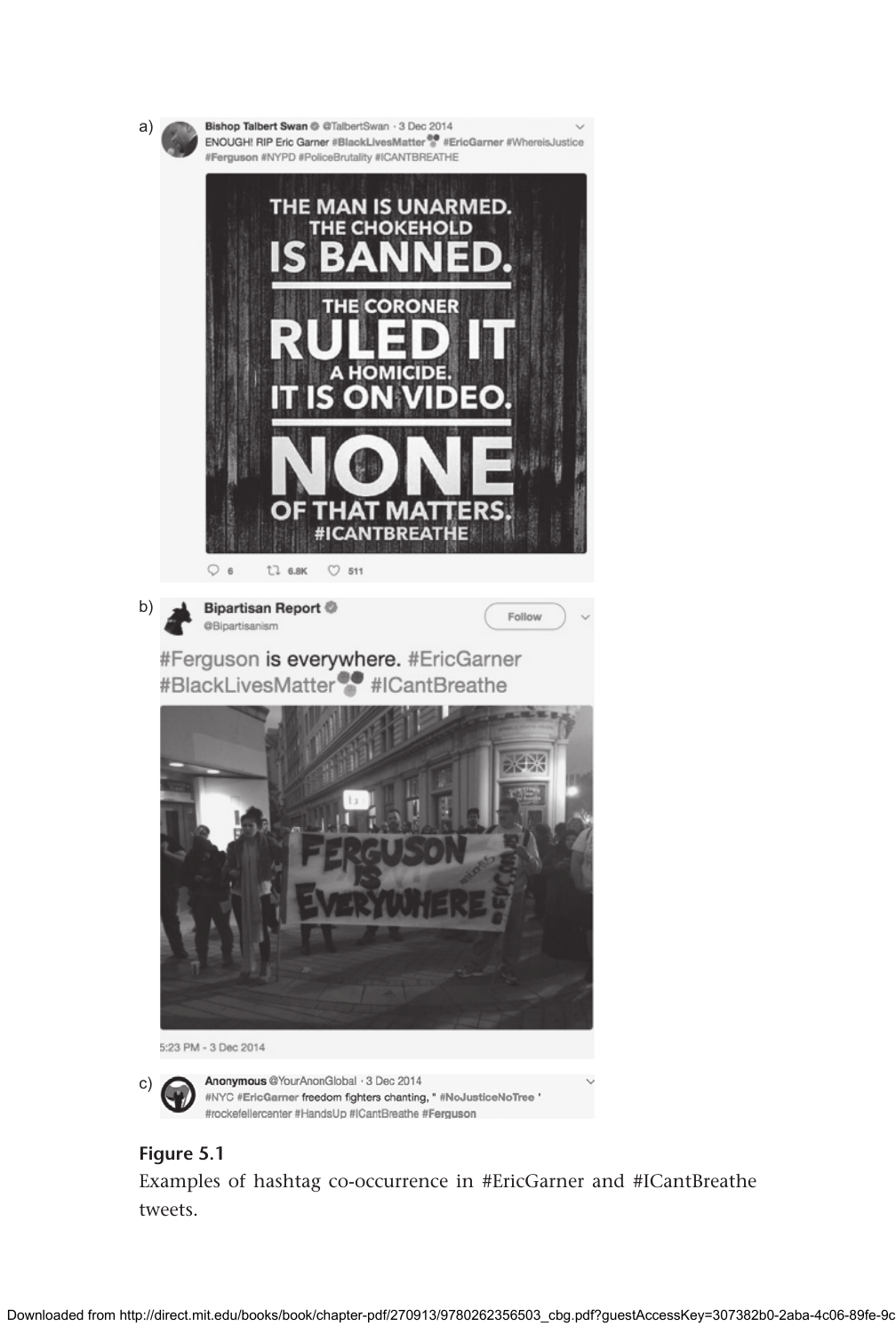beginning of it, these are just the few we got on video … makes me sick." Like others who digitally connected similar cases through hashtags that came before, we see Philando Castile, the most recent case on Zendaya's list, linked to a hashtag narrative that begins with #EricGarner.

## **After Ferguson: The Ongoing Evolution of Black Lives Matter Networks**

Following the summer 2014 police killings of Eric Garner and Michael Brown, the news media began reporting regularly on similar cases. While some perceived an uptick in police brutality as a result of this coverage, similar events are old news in communities on the front lines of the militarization of local police forces and entrenched race and class biases. Yet new technologies used by activists, the increasing power of ordinary people to influence the news cycle, and the mainstream attention that has resulted from the cases of Oscar Grant and Trayvon Martin to those of Michael Brown and Eric Garner have created a renewed (or for some Americans, a brand-new) interest in instances of state-sanctioned anti-Black violence.

Among the most notable cases in the period from 2014 to 2017 in addition to Garner and Brown are those of twentytwo-year-old John Crawford III, who was killed by police in a Walmart store outside Dayton, Ohio, while holding a BB gun he had taken off the store's shelf; twelve-year-old Tamir Rice, who was shot and killed by Cleveland police officers while playing with a toy gun on a playground; fifty-year-old Walter Scott, who was shot in the back and killed during a daytime traffic stop in South Carolina; twenty-five-year-old Freddie Gray, who sustained life-ending injuries during an excessive force arrest and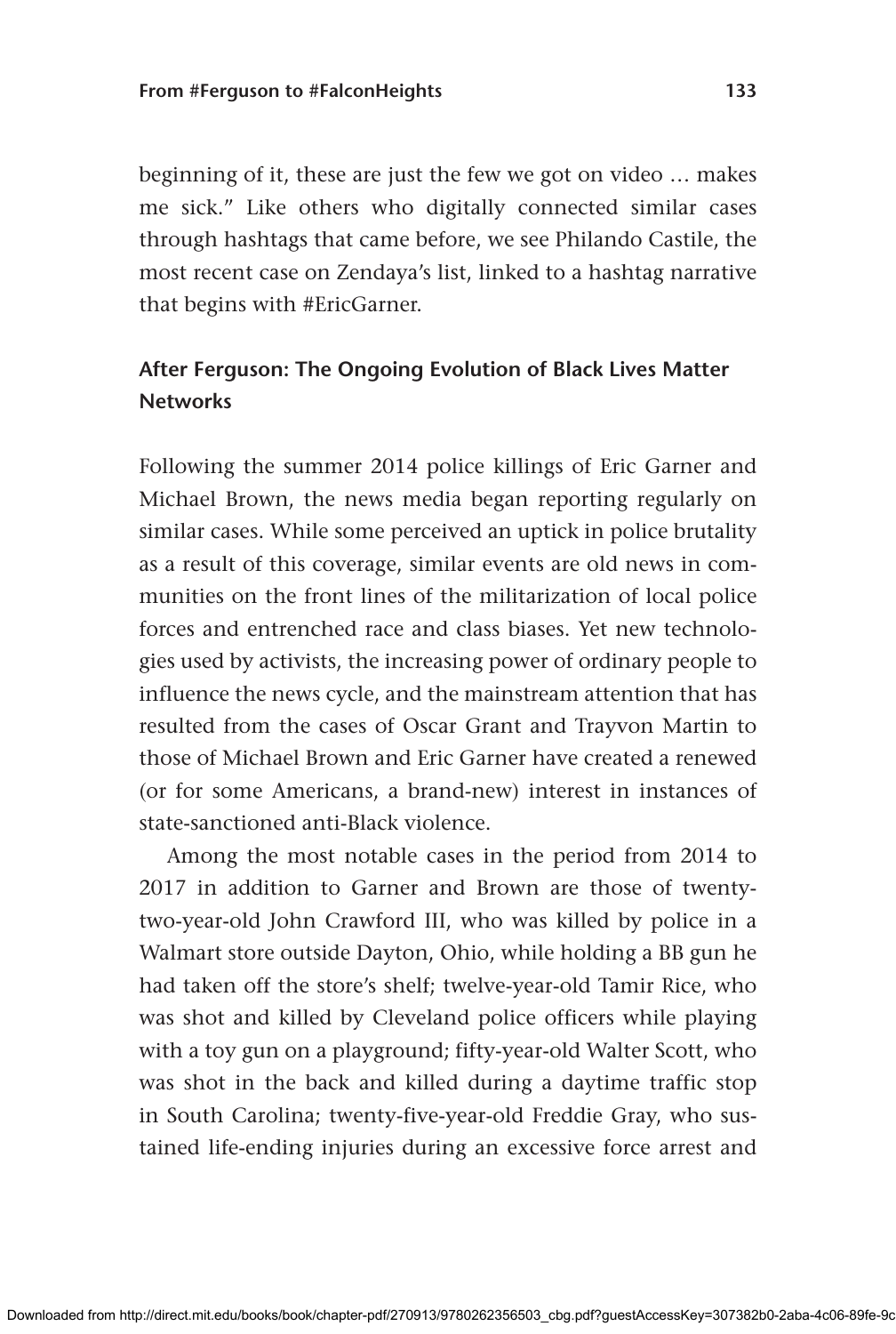"rough ride" by Baltimore police; twenty-eight-year-old Sandra Bland, whose suspicious death in a Texas jail after a routine traffic stop we discussed in depth in chapter 2; thirty-seven-yearold Alton Sterling, who was shot at close range by Baton Rouge, Louisiana, officers responding to a complaint that he was selling CDs on the street; thirty-two-year-old Philando Castile, a beloved elementary school staffer who was shot by police in Minnesota during a traffic stop, with his girlfriend and her toddler in the car; twenty-three-year-old Korryn Gaines, who was shot while holding her five-year-old son by Baltimore police serving a traffic warrant; fifteen-year-old honor student Jordan Edwards, who was shot in the back by a Dallas, Texas, officer who opened fire on a car of unarmed teens; and thirty-year-old Charlena Lyles, who was pregnant when she was shot by Seattle police after calling them to respond to an attempted burglary at her home.

This macabre list is nowhere near the full number of African Americans killed by police during the period but only a sampling of the highest-profile cases Americans learned about, often first through Twitter and other social media outlets and then from the mainstream media. Below we examine the network and discourse trends of three of these cases in addition to the work we have previously discussed on #TrayvonMartin (chapter 4), #SandraBland and #SayHerName (chapter 2), and #Ferguson, #MikeBrown, #EricGarner and #ICantBreathe as part of the larger narrative and demands of the Black Lives Matter movement.

#### **#TamirRice (2002–2014)**

On November 22, 2014, the weekend before Thanksgiving, police in Cleveland received a concerned call about someone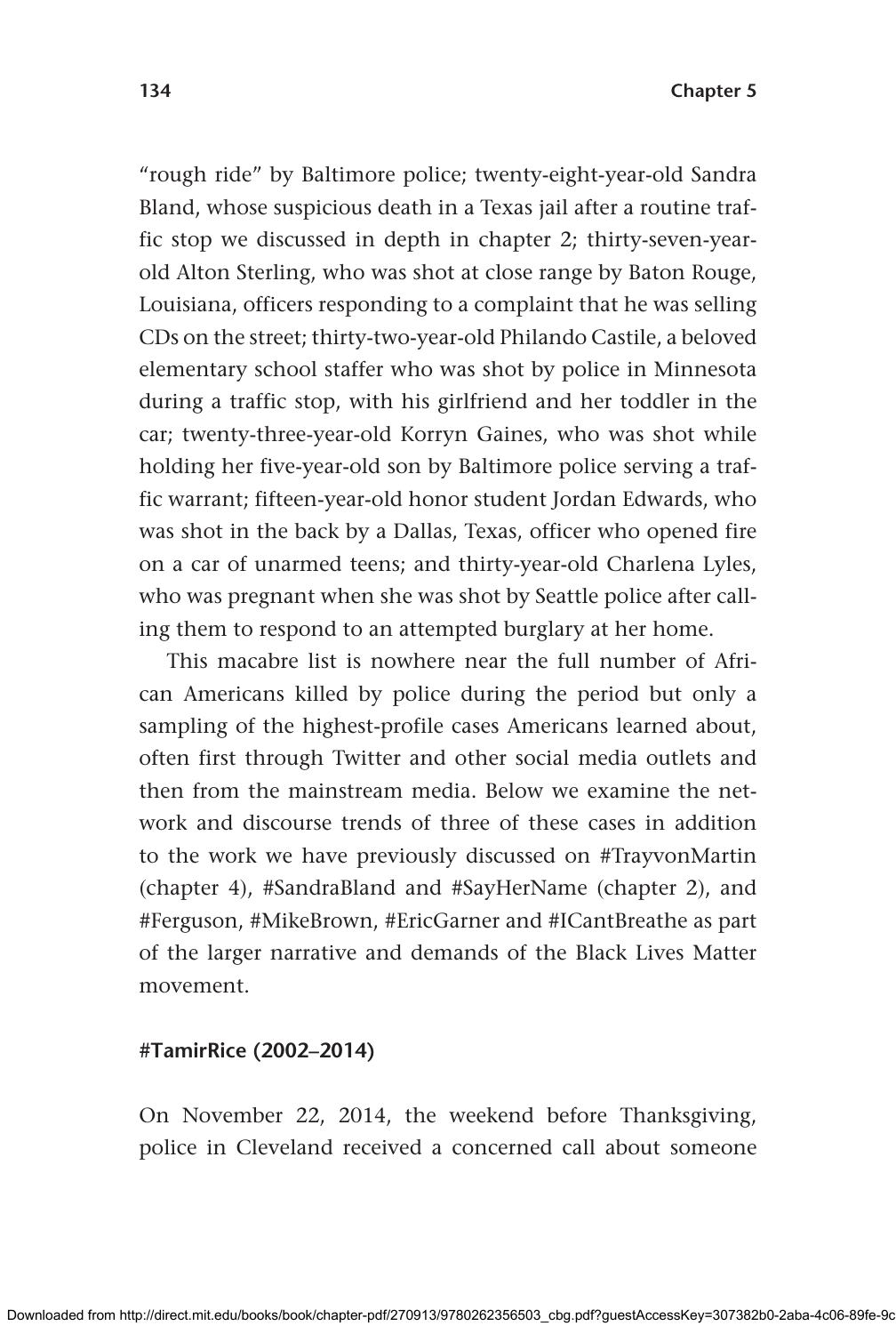with a gun on a playground. "It's probably fake," the caller said. Two officers responded and, according to reports, shot twelveyear-old Tamir Rice, who was playing with a fake gun, within two seconds of arriving on the scene.<sup>14</sup> He died the next day.<sup>15</sup>

The hashtag #TamirRice trended almost immediately, with thousands of tweets appearing November 23, 2014, and over a million tweets during our one-year data collection window (November 22, 2014–November 22, 2016). The top co-occurring hashtags in the #TamirRice network speak to the interconnectedness of the cases discussed here amid larger #BlackLivesMatter activism. In addition to #BlackLivesMatter and #Cleveland, the other most popular hashtags in the network are the names of victims of anti-Black violence, including #EricGarner, #Mike-Brown, #SandraBland, #TrayvonMartin, #FreddieGray, and #JohnCrawford.

At the root of #TamirRice tweets are mournful, angry, and often desperate questions of innocence. Who, these tweets ask, has access to the benefit of presumed innocence if a child on a playground does not? What is justice, they proclaim, in the case of a child murdered by the state? These tweets offer specific critiques about the ways anti-Black racism denies childhood—both experientially through a lack of perceived innocence and literally through death—to Black children. These tweets tell a story about how familiar the African American community is with violence against innocents and the intergenerational grief and rage that exists in response to the state treating Black children's lives as disposable rather than precious.

For example, one widely shared tweet in the network bemoaned, "A 12 y.o. With a toy gun. A child. With a toy. Killed. For no reason … other than the fear of Blackness. Even in childhood … #TamirRice." Another observed, in response to a CNN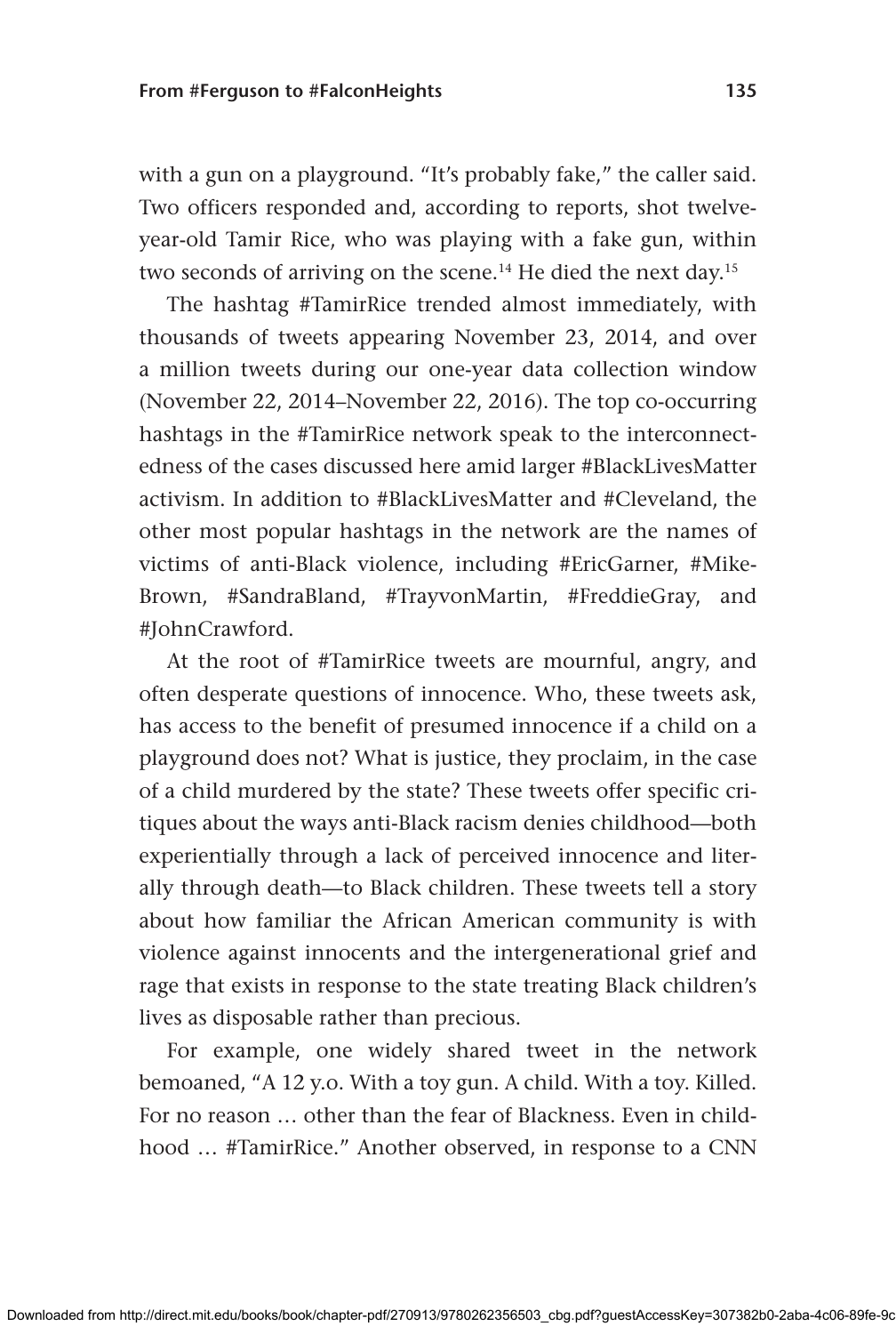**136 Chapter 5**

story on the shooting, "White kids don't have to worry about being killed at the playground because of a toy gun & I hope they never do. #TamirRice #Ferguson @CNN." Activist Shaun King tweeted, "I don't say this lightly but #TamirRice is the closest thing to #EmmettTill we've had in this generation"—a comparison that was also applied to Trayvon Martin. Filmmaker Ava DuVernay's one-word, one-hashtag tweet, "Innocent. #Tamir-Rice," which was shared and liked almost 20,000 times, speaks to the resonance of discourses of innocence in the network.

In an example of how influential members of the networks we have examined throughout this book overlap with journalists and ordinary people in the larger #BlackLivesMatter network, African American journalist Jamelle Bouie (@jbouie) shared a story about the officer who killed twelve-year-old Rice reporting that the child was twenty years old, to which Mikki Kendall (@Karnythia) of #FastTailedGirls expressed exasperation and various other Twitter users responded by noting the ways in which Black children's lives are neglected because of racism. These kinds of exchanges are common throughout the #Black-LivesMatter networks, with both central and peripheral members of the Black public sphere playing varied roles in reporting on, reacting to, and organizing around anti-Black violence, all in the context of a sometimes unspoken indignation about the details of these cases.

### **#FreddieGray (1989–2015)**

On April 12, 2015, Freddie Gray, like many young Black men who have reason to fear the police, ran when he encountered Baltimore officers. The officers chased him down for "flee[ing] unprovoked when noticing police presence," though later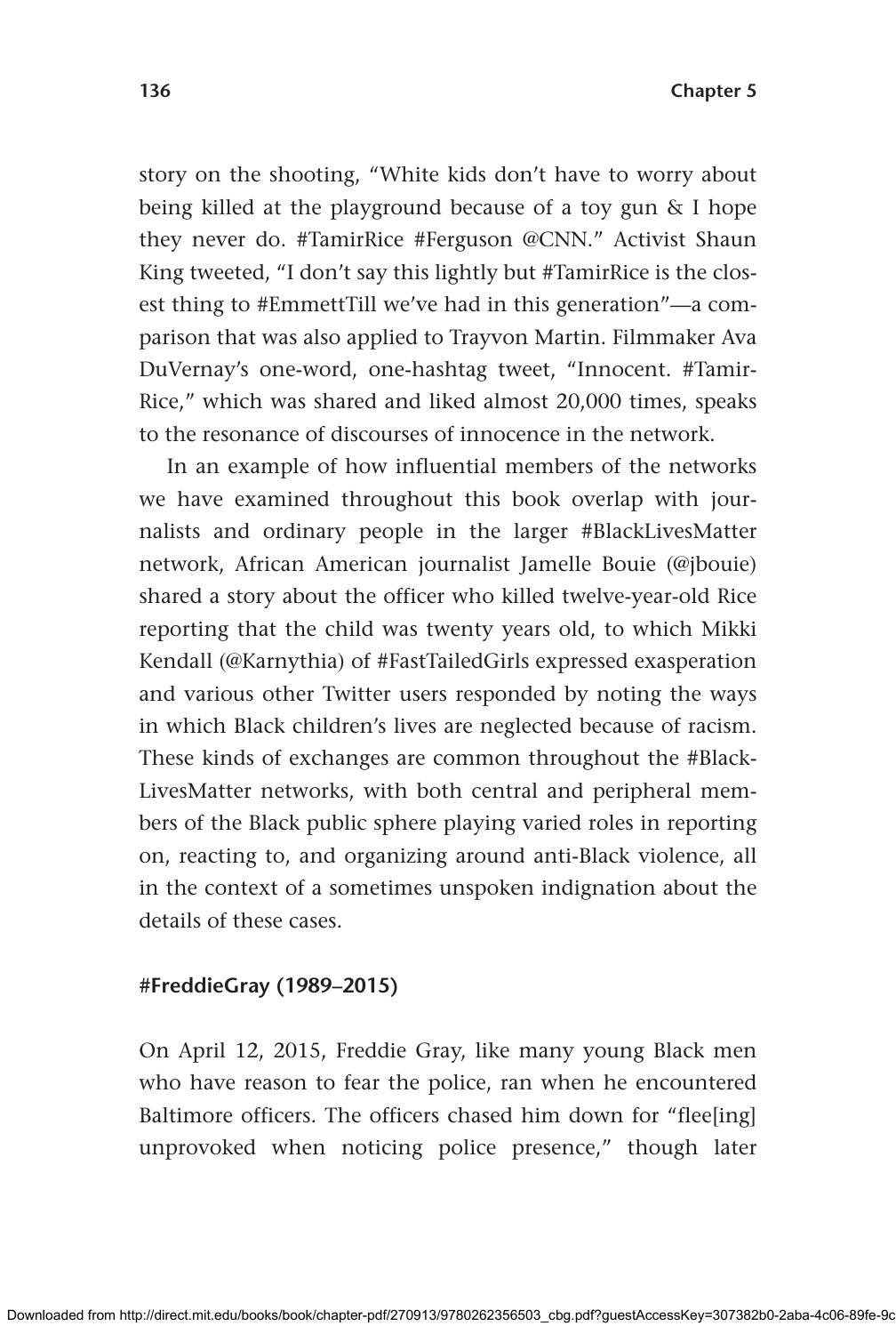

#### **Figure 5.2**

Filmmaker Ava DuVernay's tweet on Tamir Rice the day a grand jury declined to indict the officer who killed him.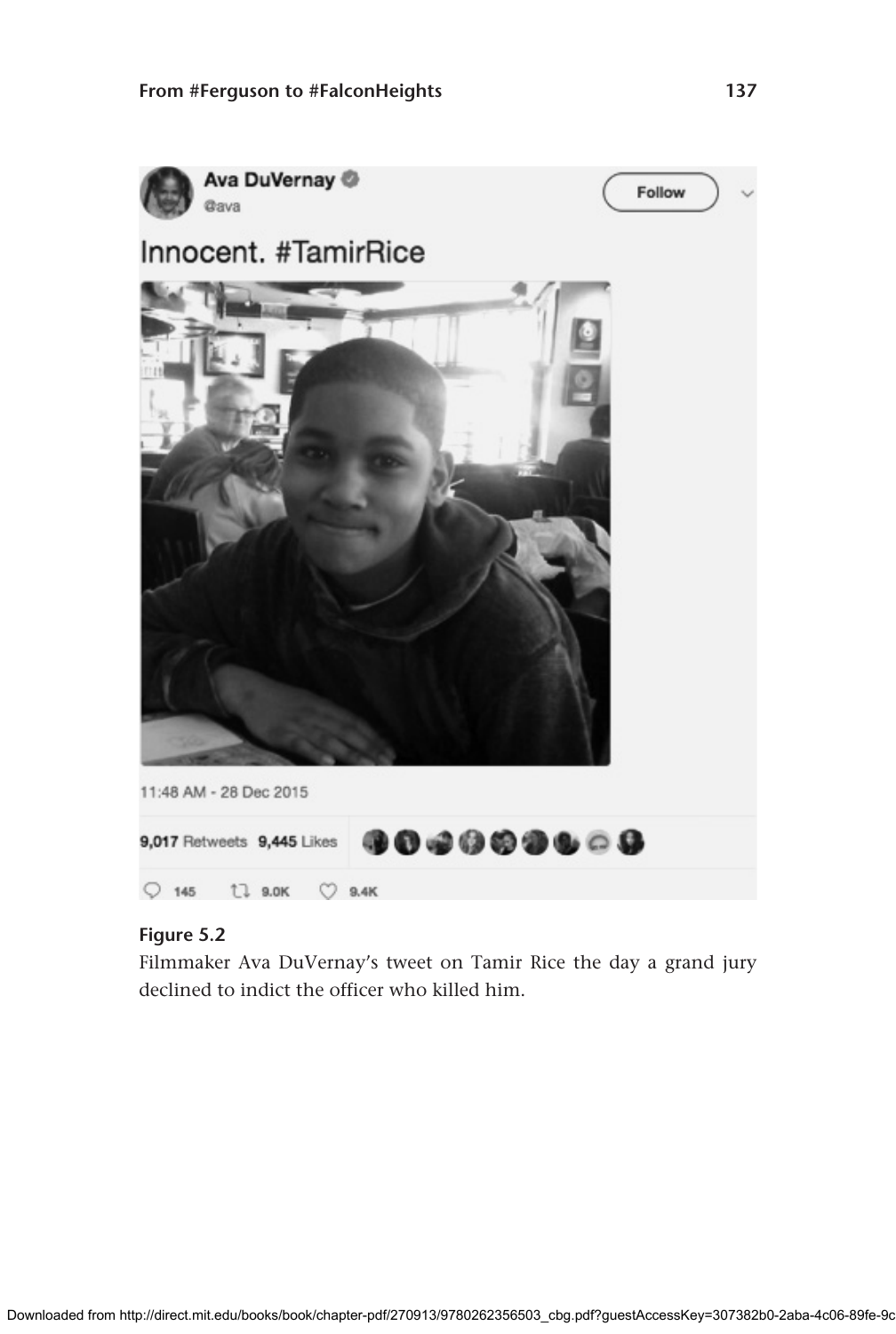

Replying to @Karnythia

# .@Karnythia @jbouie - They were so busy building their Big Black Boogeyman lie, they didn't even give the child CPR. #2SecTrap #TamirRice

1:16 PM - 26 Nov 2014

#### **Figure 5.3**

Mikki Kendall's reaction to Jamelle Bouie's reporting spurred comment from less high-profile followers of the two online.

would use Gray's possession of a knife found after the chase as the reason for arresting him.16 Witnesses reported that officers aggressively forced Gray to the ground, bending his legs at an unnatural angle. Once loaded in the police wagon, Gray was subjected to what is infamously known in Baltimore as a "rough ride," in which officers purposely stop short, drive erratically fast, and turn corners sharply to cause discomfort to the arrestee in the wagon. Because Gray was not secured with a seat belt and was handcuffed and could not steady himself, he sustained a serious spinal cord and brain injury that resulted in a coma and his death a week later.

With Gray's life slipping away on April 18, hundreds of protestors surrounded the Baltimore Police Department's Western District precinct to demand information about the circumstances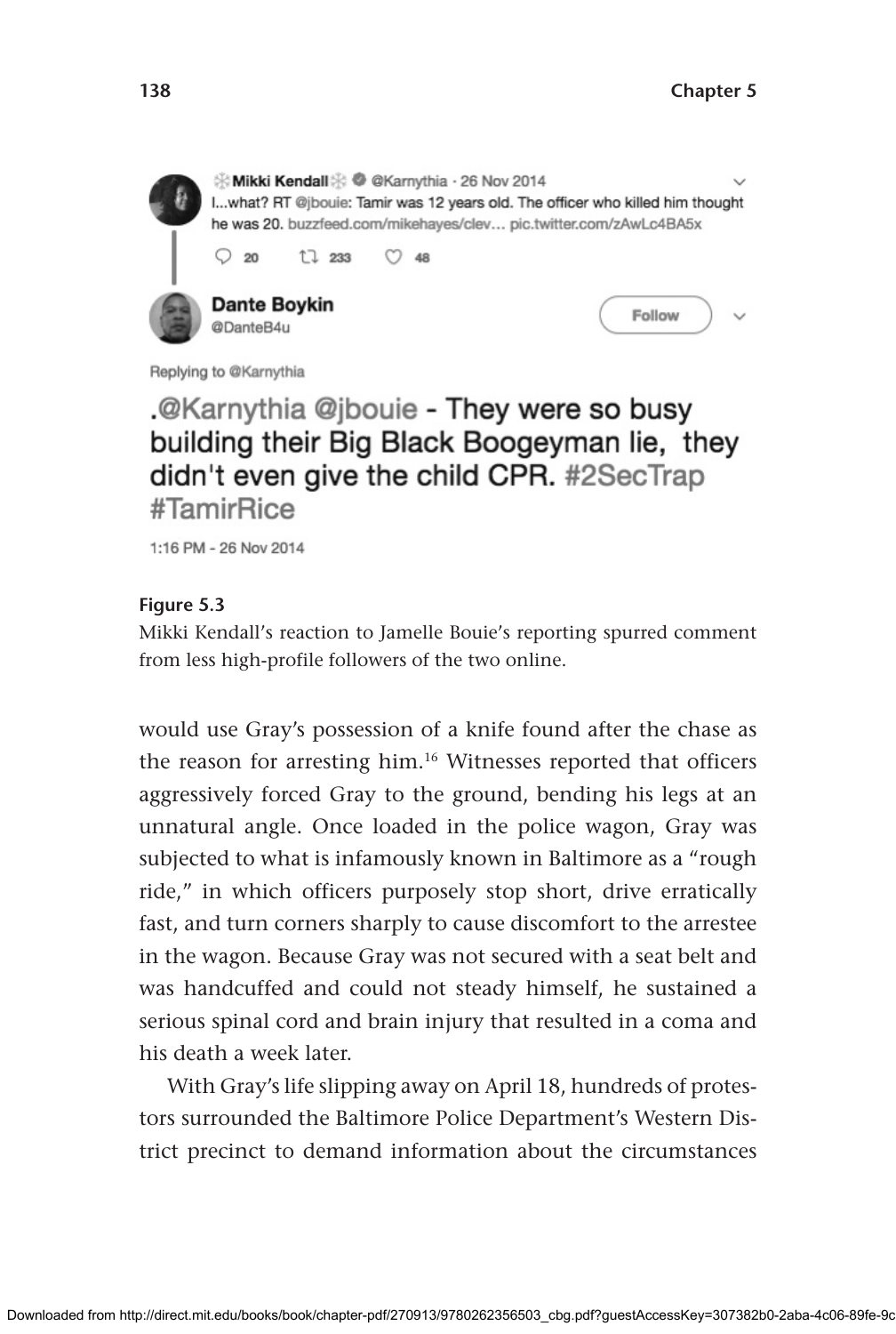leading to his injuries. The protests continued for several days, even as the police department erected barriers to limit access to the precinct. On April 25, thousands of protestors marched from the Western District precinct to City Hall to demand justice for Gray's death. Later that evening, a fight broke out between some attendees of the protest and patrons of a nearby bar. During that clash, several young men smashed the windows of a police car, resulting in a widely circulated photograph of protesters standing on a Baltimore police car, with the superimposed text, "All HighSchools Monday @3 We Are Going To Purge From Mondawmin To The Ave, Back To Downtown #Fdl" (sic), an apparent reference to the 2013 movie *The Purge,* in which lawlessness ensues following the legalization of all crime for a twelve-hour period in a fictionalized, dystopian United States. In response to what they claimed was a credible threat, on April 27, the day of Freddie Gray's funeral, the Baltimore Police Department proactively shut down a shopping mall and metro station in the Mondawmin area, leaving nearby high school students stranded at the end of the school day. The details of events immediately following the students' release from school are contested, with some reports suggesting police officers accosted students who were peaceably assembled and others suggesting students initiated a confrontation by throwing rocks and bricks at officers. In the hours and days that followed, unrest escalated and spread throughout the city, resulting in significant property damage and dozens of arrests as students and protesters were met with a violent police response. Local political leaders declared a state of emergency, called in the National Guard, and instituted a citywide curfew, effectively ending the protests on April 28.

The hashtags #BaltimoreUprising and #BaltimoreRiots alongside #FreddieGray make this network unique as they reveal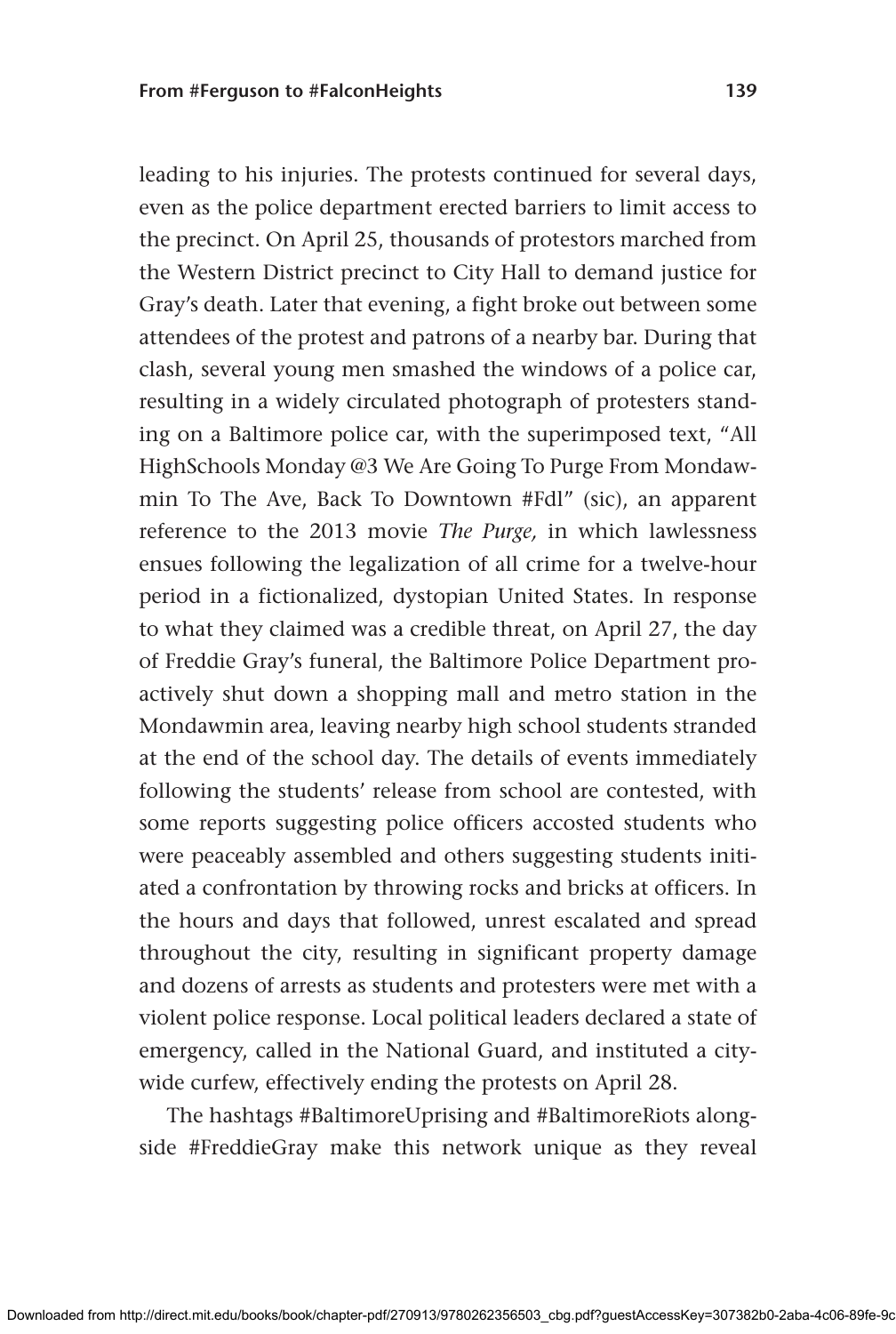the explicit awareness and debate by Twitter users of two competing narratives about the protests. While critiques of police violence and racism levied with hashtags like #Ferguson and #ICantBreathe were sometimes challenged by those seeking to justify police use of force or demonize victims of police violence, attempts at hijacking those hashtags for discourse that might undermine the Black Lives Matter movement was largely drowned out on Twitter by the popularity and frequency of tweets reinforcing the movement's message.17 In contrast, #BaltimoreRiots and #BaltimoreUprising both trended during the protests and offered competing accounts of events as they unfolded.

While #BaltimoreRiots was the first to be adopted by the network, activists and community members soon observed that the hashtag was being used to frame protestors as violent, unreasonable, and uncivilized—popular tropes used to represent and undermine Black rage in the wake of oppression and neglect.<sup>18</sup> For example, in the #BaltimoreRiots network, popular @FoxNews tweets overwhelmingly focused on "violent riots," "looting and burning," and the "state of emergency" in Baltimore, using sensational language like "totally insane" and "cops led into slaughter" to describe the conditions on the streets during the unrest. In this framing, *Fox News* described events in militaristic language that placed protestors in the position of powerful and dangerous enemy combatants, characterizing police as "outnumbered and outflanked." In response to such narratives, many in the network shifted toward using the #BaltimoreUprising hashtag with which they reported from the ground in Baltimore about the protests. In the Gray case they offered narratives legitimizing Black rage and contextualizing urban uprisings. Popular members of the #BaltimoreUprising network framed the community's eruption after the death of Freddie Gray as part of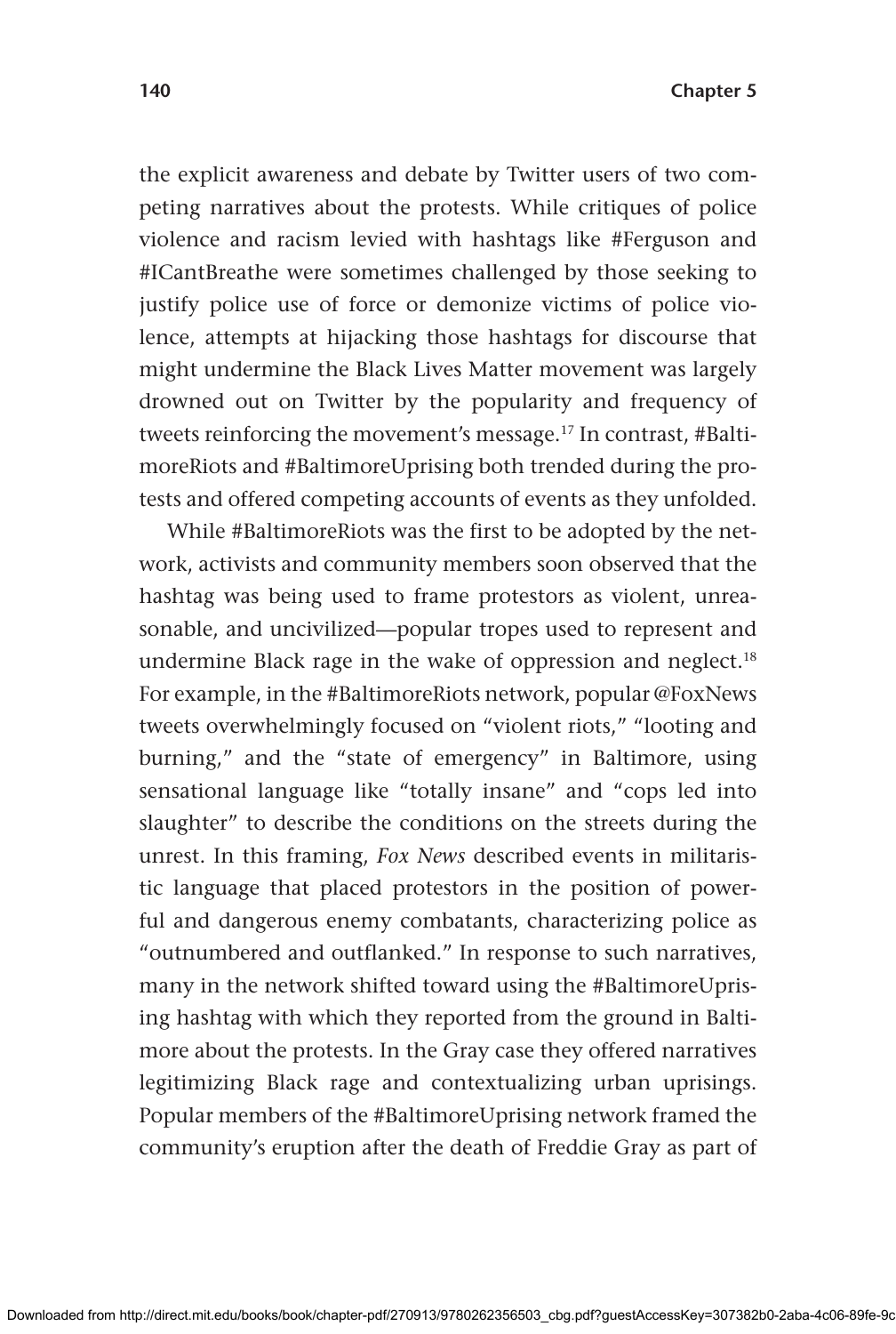a righteous struggle. @Deray described the protests in Baltimore as "organized struggle" in his tweets and frequently commented on the "beautiful sense of community" in Baltimore, describing meetings between protestors and Baltimore clergy and the distribution of snack bags to protestors by volunteers. McKesson also highlighted the work and experience of "peaceful protestors." Likewise, fellow activist Johnetta Elzie (@Nettaaaaaaaa), who became well known, like McKesson, for her work in Ferguson after the killing of Michael Brown, frequently tweeted about solidarity protests that were occurring around the country in response to events in Baltimore and tweeted photos of protestors holding signs reading, "It is civil disobedience that will give us civil rights" and "Not a riot a revolution."

Users tweeting with hashtags #BaltimoreRiots and #BaltimoreUprising more commonly interacted with others using the same hashtag, creating a polarized network structure. But tweets incorporating both hashtags and conversations between those using different hashtags were not uncommon. Those who rose to prominence among people using both hashtags included *stokers,* who, in response to contested discourse signaled by the competing hashtags, held fast to the ideological polarization of their preferred hashtag and often shifted to more extreme versions of the messages represented on each side of the polarized network. For example, while #BaltimoreRiots was frequently attached to implicitly racist messages about rioting and looting, the #BaltimoreRiots stokers made explicitly racist comments about Black neighborhoods, Black families, and, tangentially, President Barack Obama.

In contrast, a second set of prominent users were *brokers*, who used both hashtags to engage with those who differed in their understandings of the Gray case and the resulting unrest. Brokers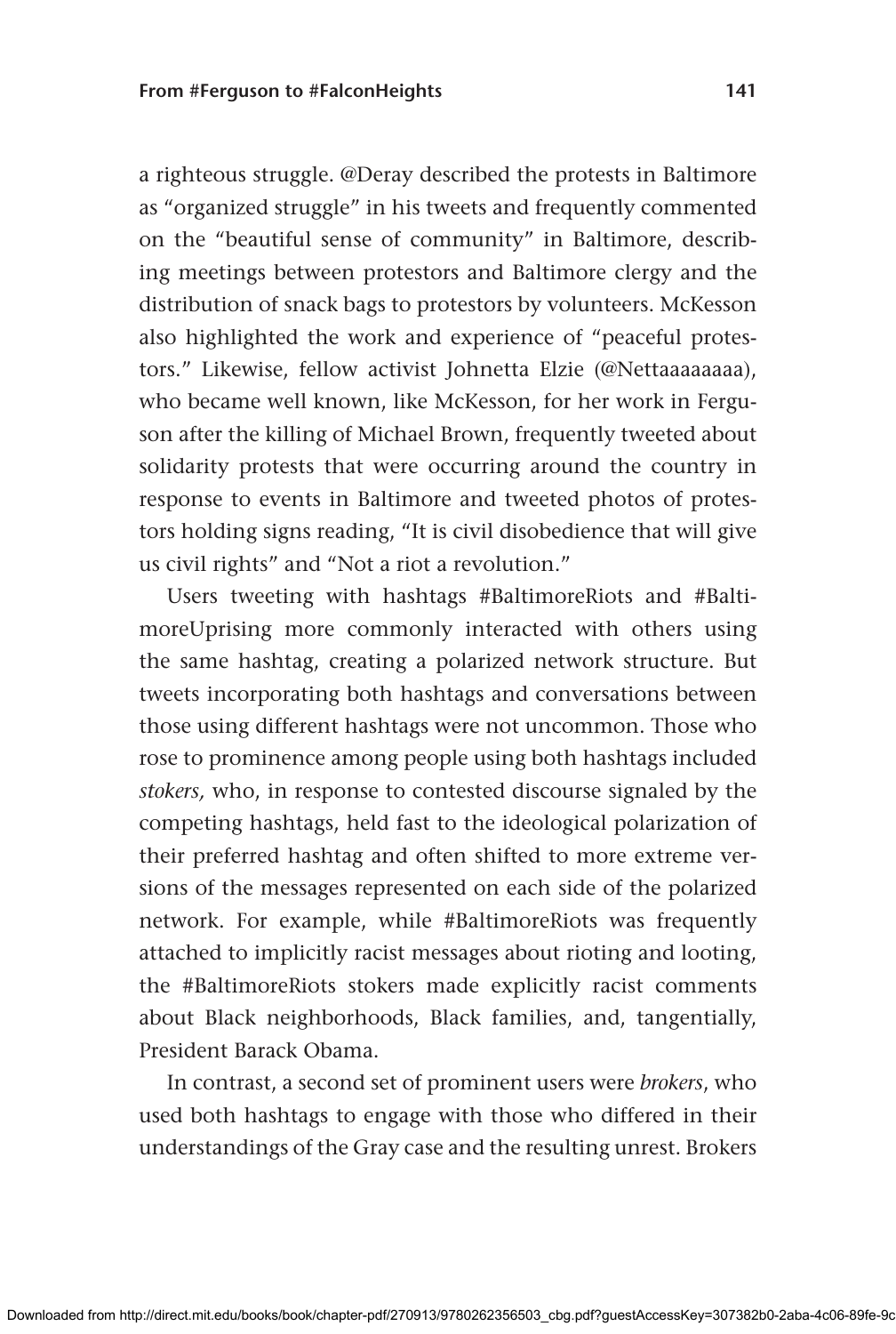engaged in conversations across the polarized network, clarified misunderstandings, and provided informational content about the protests as they unfolded and the broader history and policy concerns that contextualize urban unrest as a symptom of racist structures and policies. Ultimately, thanks to these brokers it was the critical "uprising" frame that most helped the #FreddieGray network proliferate and that became most visible on Twitter as a mourning and angry community demanded answers and justice in the Gray case.<sup>19</sup>

#### **#PhilandoCastile (1983–2016)**

On July 6, 2016, Philando Castile was pulled over in Falcon Heights, Minnesota, in an apparent case of racial profiling following a bank robbery in the area. Castile, who worked at a nearby elementary school, was accompanied by his girlfriend, Diamond Reynolds, and her four-year-old daughter. After disclosing to the officer that he had a registered firearm in the car and explaining to the officer that he was reaching for his license, Castile was shot seven times. Reynolds began livestreaming on Facebook in the aftermath of the shooting, pleading with the blood-covered Castile to "stay with me," and attempting to talk down the officer while comforting her four-year-old daughter. This video was viewed and shared on social media sites millions of times.

On Twitter, news of Castile's death spread quickly, with more than a million tweets containing his name appearing on July 7, 2016, alone. In just one week, #PhilandoCastile was tweeted more than two million times. Many of these tweets either shared Reynolds's shocking Facebook Live video or referenced it. For example, one user's popular tweet sharing the link reported, "The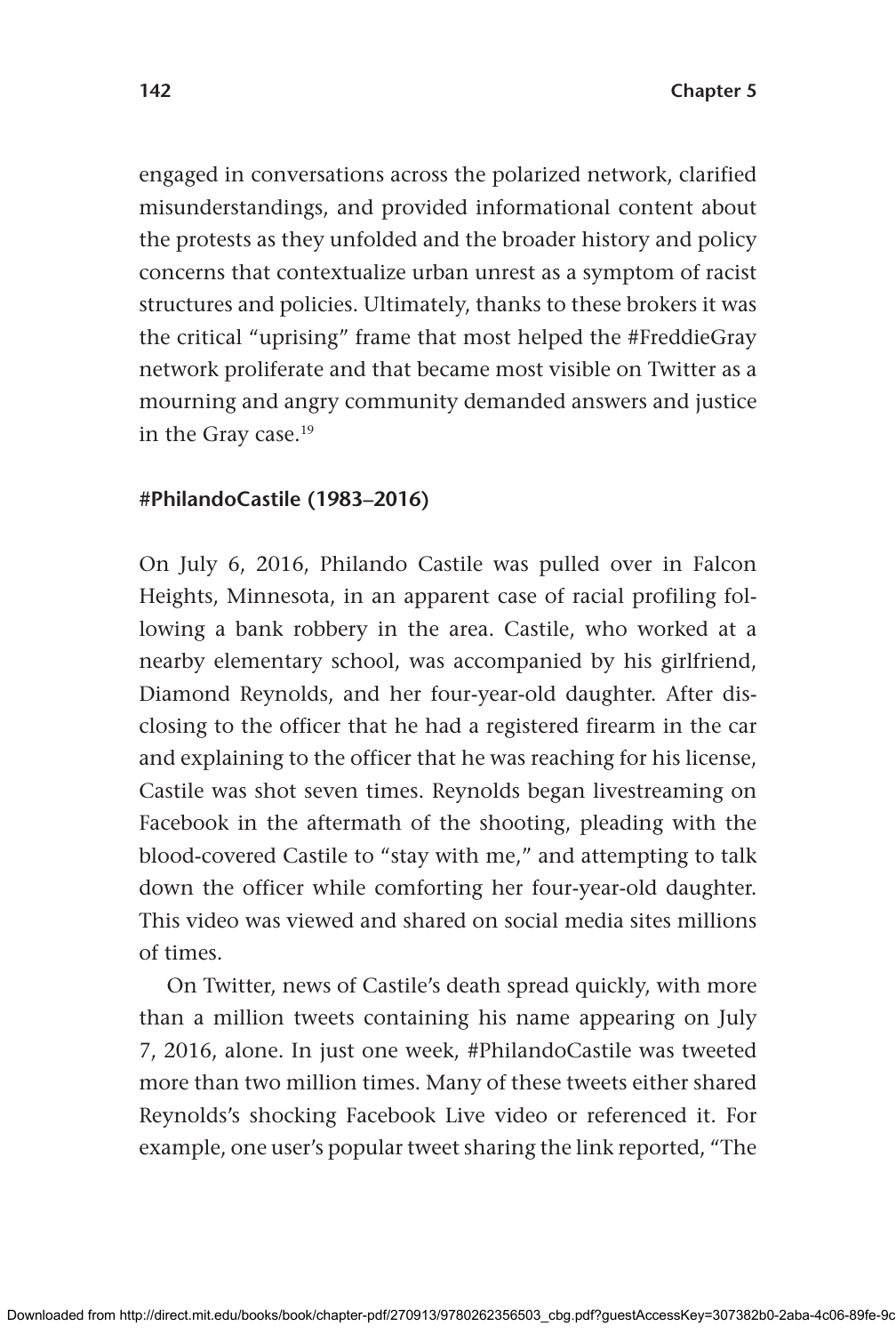original video was taken off of Facebook, so here it is. #Philando-Castile #FalconHeightsShooting," and included a now defunct hyperlink to an archived version of the video. Similarly, activist Shaun King tweeted, "#PhilandoCastile was the brother shot by police in the Facebook Live video. He died tonight," with a link to the developing story on the local Minnesota CBS affiliate, and radio personality Alex Gervasi shared a link to the video, noting, "The video keeps getting taken down. Keep it spreading. #FalconHeightsShooting #PhilandoCastile." Here we see how overlapping social media infrastructure and networks were used to draw attention to and build outrage around the case. While Twitter, at that time, had no live video streaming capabilities, linkages across Facebook and Twitter not only allowed Reynolds's video to spread rapidly but also helped preserve it even as it was removed from one platform or the other. Seven years after the cell-phone video of Oscar Grant's murder by police in Oakland was posted to YouTube and shared with news networks, the shifts in technological capabilities, and the overlapping uses of these technologies, are clear.

Other popular tweets about #PhilandoCastile openly pointed out the hypocrisy of gun rights advocates who insist on the right to conceal carry but who were silent on an innocent Black man being murdered by an officer who felt threatened after being informed that there was a permitted gun in the vehicle. For example, one popular tweet in the network offered, "I want @NRA to defend #PhilandoCastile and #AltonSterling. Let's go, y'all. Second Amendment sanctity and the whole bit. Go. Now," connecting Castile to another recent case in which police justified shooting Alton Sterling at close range because they believed he had a gun in his belt. The call on the National Rifle Association (NRA) to defend Black men who are ordinary citizens and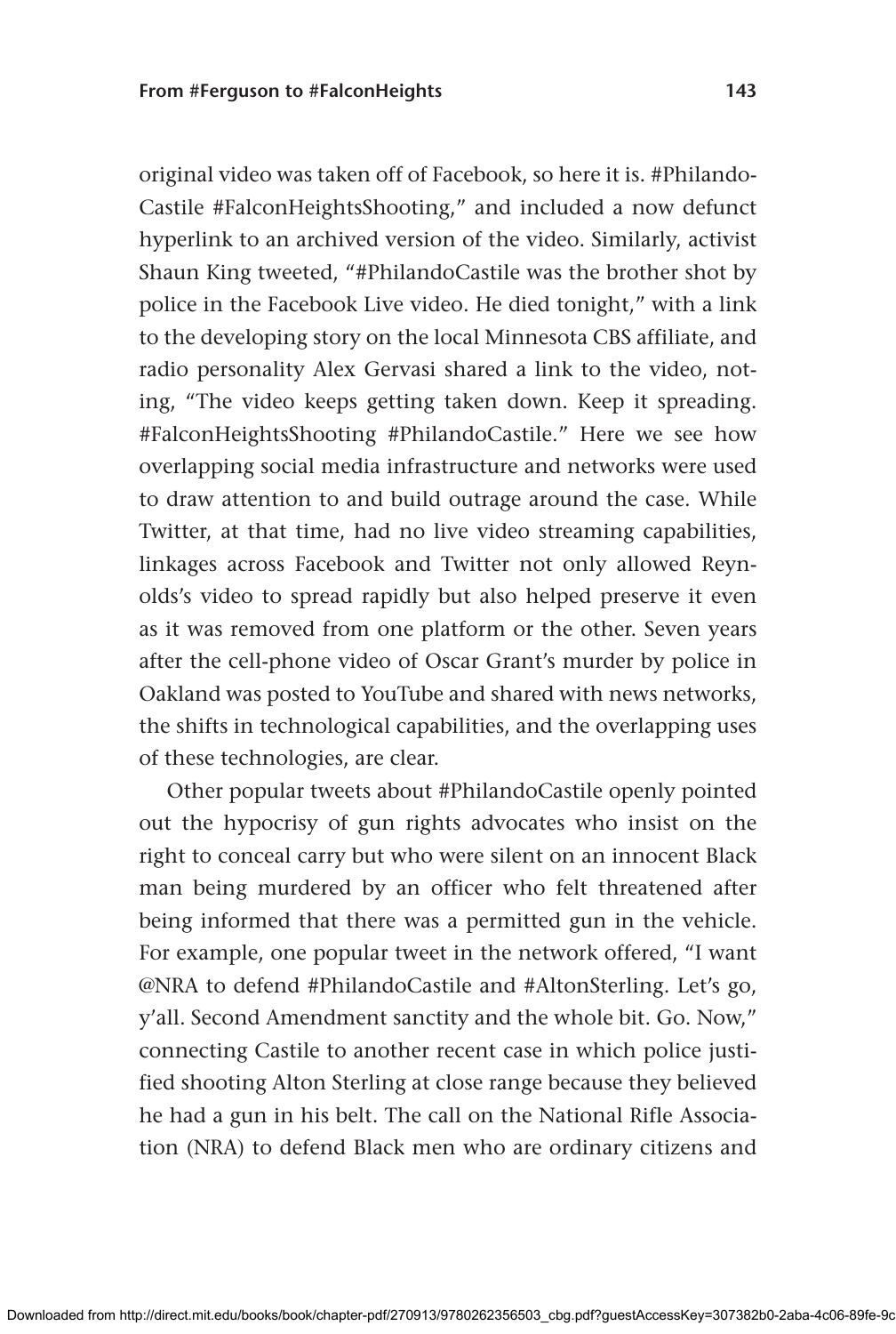gun owners as rigorously as they defend the Second Amendment is a rhetorical and ironic request, in light of the organization's history.20 Likewise, @MamaBKrayy tweeted, "#PhilandoCastile told officers he had a permit to carry BEFORE they murdered him. Where is the #NRA to defend him and his rights??" These calls remained popular in the network over the course of our data collection, including after the June 2017 acquittal of the officer who killed Castile and larger public debates and events about guns, the NRA, and the Second Amendment. For example, the science fiction author Patrick S. Tomlinson tweeted in response to an NRA TV spot that denigrated the Black Lives Matter movement, "An @NRA that cared about the rights of gun owners would have raised hell over #PhilandoCastile's murder."

Users also mourned with, praised, and expressed concern for Diamond Reynolds and her child, who were in the car with Castile when he was shot. In particular, people remarked on the devastating cool with which Reynolds filmed the murder of her partner and efforts to manage an unimaginable situation. Some users noted the lifelong trauma Reynolds and her daughter will have and used the hashtag to discuss the impact of anti-Black state-sanctioned murder not only on those whose lives are ripped from them but also on the surviving family members and communities who experience such traumatic loss. These tweets focused particularly on the inhumane behavior of police to not only kill Castile but also to victimize his partner and her child. A popular user, for example, reported, "#PhilandoCastile bled to death. No cops tended to him. Instead they cuffed his girlfriend. #FalconHeightsShooting."

Finally, the hashtag was used to celebrate and commemorate Castile, particularly as a beloved educator and friend of children.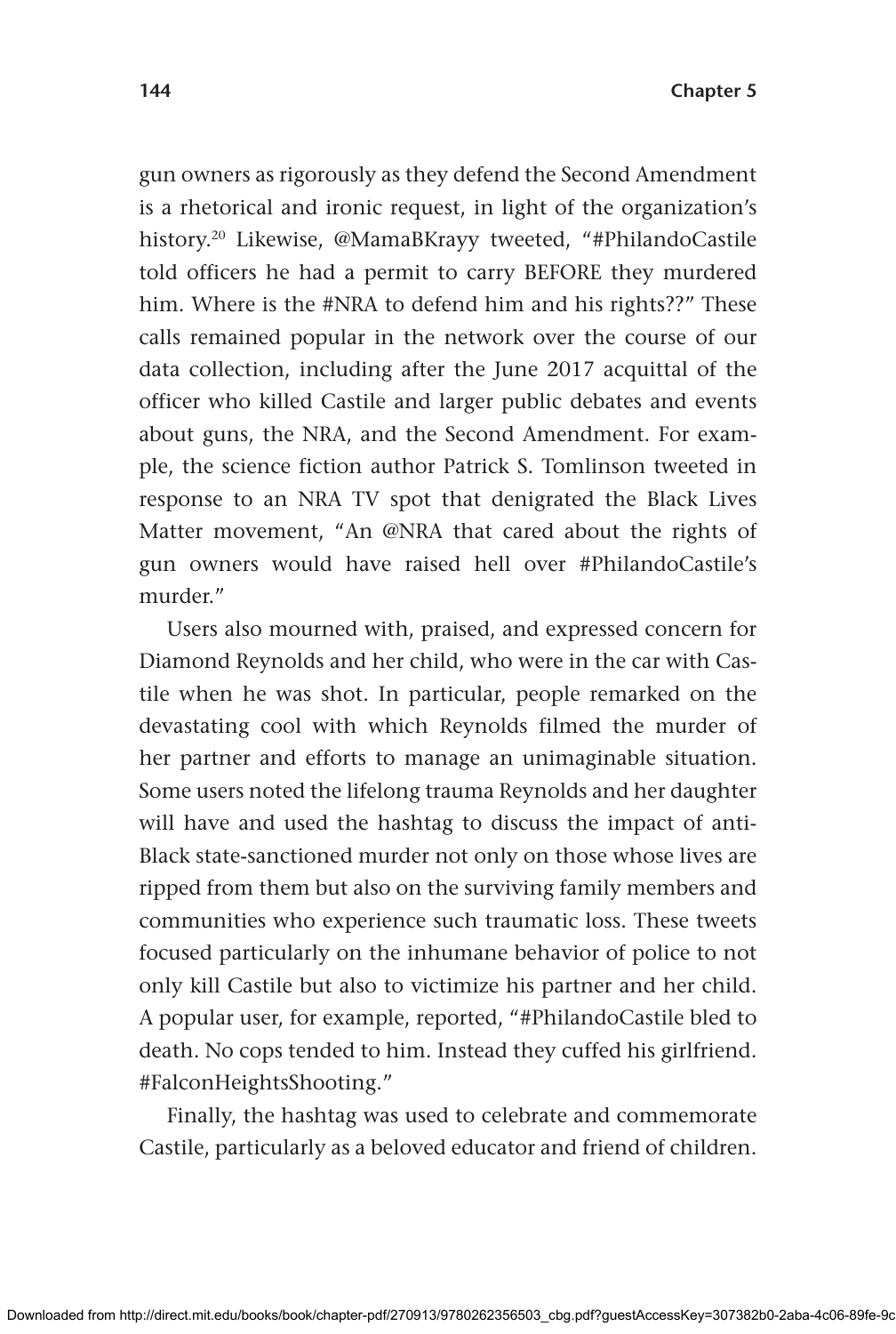For example, the tweets below from Minnesota resident @WendyRMonkey, who shared a screenshot of a mournful Facebook comment from a parent of a boy Castile worked with at the J. J. Hill Montessori Magnet School and a smiling photo of Castile with a colleague in the school's yearbook, were shared thousands of times. While these commemorative tweets initially appeared on local accounts close to Castile's community, as the network expanded and time passed, their tone was picked up by advocacy accounts and other national users. For example, an account that was started to promote and document the 2017 Women's March protests in response to the inauguration of Donald Trump also regularly tweets about various social issues and advocacy concerns. In July 2017 the organization helped organize and promote an action called #NRA2DOJ, in which it pressured the NRA and the Department of Justice to speak out against and take more action on police profiling and gun violence against Black people. As part of this, @WomensMarch shared a commemorative hyperlapse video of artist Demont Pinder's rendering of Castile, tweeting with it "A powerful tribute to #PhilandoCastile by @DemontPinder caught in hyperlapse at today's #NRA2DOJ vigil."

## **Shaping Change for Black Lives**

In tracing these cases of anti-Black state-sanctioned violence, the Twitter networks they inspired, and the discourse that made them visible in mainstream America, we see important shifts in the visibility of racial justice issues in America. From the time of activism around the killing of Michael Brown in 2014 to the killing of Philando Castile in 2016, just two short years, our data reveal several important trends.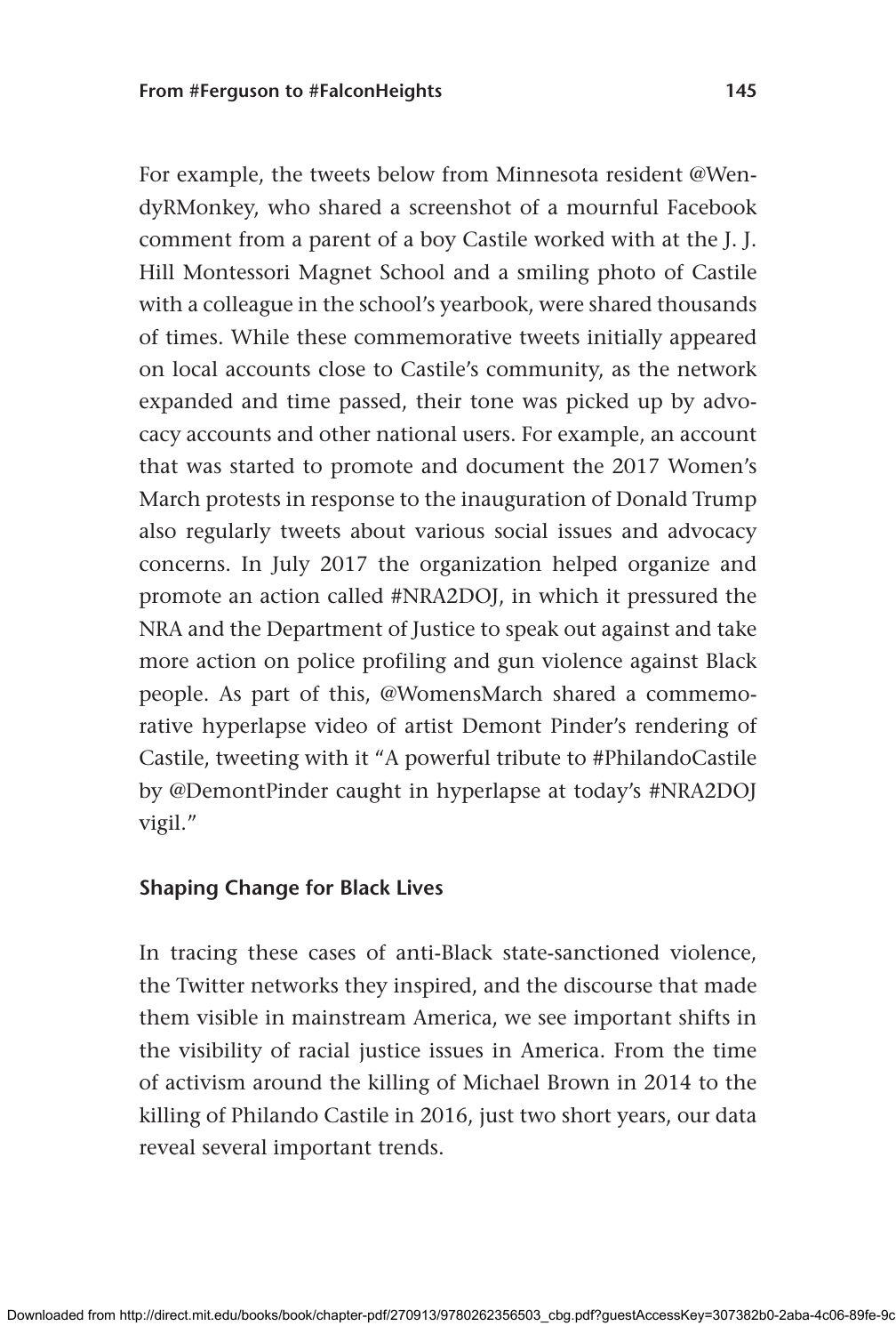

10:32 PM - 6 Jul 2016

3,398 Retweets 3,826 Lives | @ @ @ @ @ @ @ @ @ @ ○ 14 13 алк ⊙ алк

## **Figure 5.4**

Commemorative #PhiladoCastile community tweets.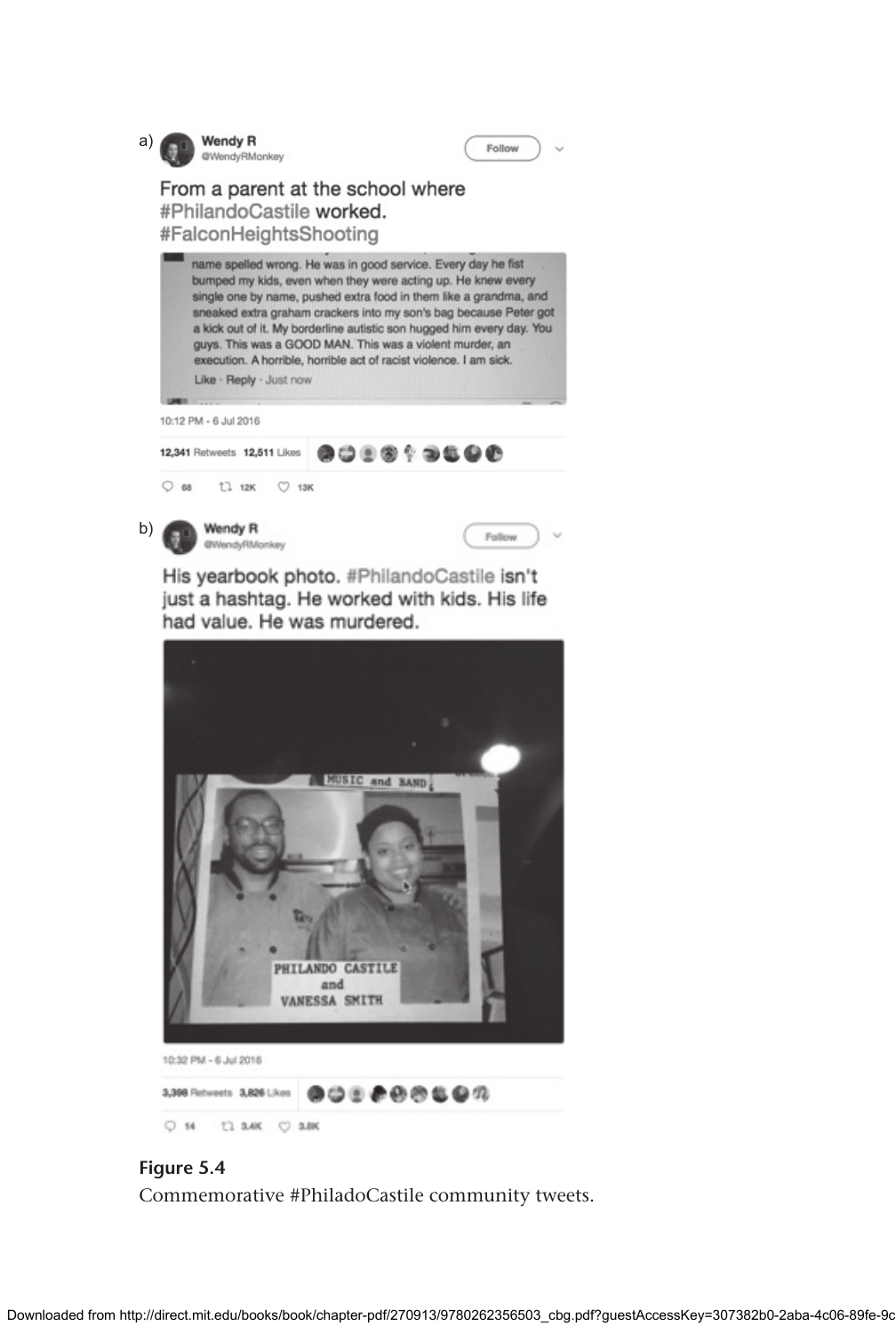First, we see the birth of "celebrity activists." Some Black activists, such as DeRay McKesson and Shaun King, became quite visible because of their on-the-ground or discursively compelling tweets during a particular protest. They continued to occupy central roles in subsequent protest networks as individual Twitter users and mainstream media outlets looked to them as sources. This centering of celebrity activists in online and offline spaces undoubtedly helped spread discussions of anti-Black state-sanctioned violence into the mainstream, but it is not uncontroversial. From within movement ranks, Black Lives Matter cofounders Alicia Garza, Opal Tometi, and Patrisse Cullors and others in allied organizations have critiqued the importance and capital heaped on outside figures like McKesson and King by media-makers and politicians who do not understand the movement's leadership or offline organizing practices. To further complicate matters, some celebrity activists fail to correct media-makers for misattributions of leadership, and others engage in actions that do not appear to fully align with the spirit of the movement. For example, King was accused of (and vehemently denied) embezzling funds he had helped raise in support of families of victims of police brutality, and New York activist Hawk Newsome drew the criticism of other Black Lives Matter organizers when he took the stage at a Trump rally to explain the Black Lives Matter platform.<sup>21</sup> Many of the figures who have claimed or had bestowed on them the mantle of leadership in the movement are men, even though the founders and many organizers central to Black Lives Matter and the coalition Movement for Black Lives are women.

Of course, the widespread reach and distributed organizing of the various networks taking part in Black Lives Matter discussions online make it possible for many different voices to rise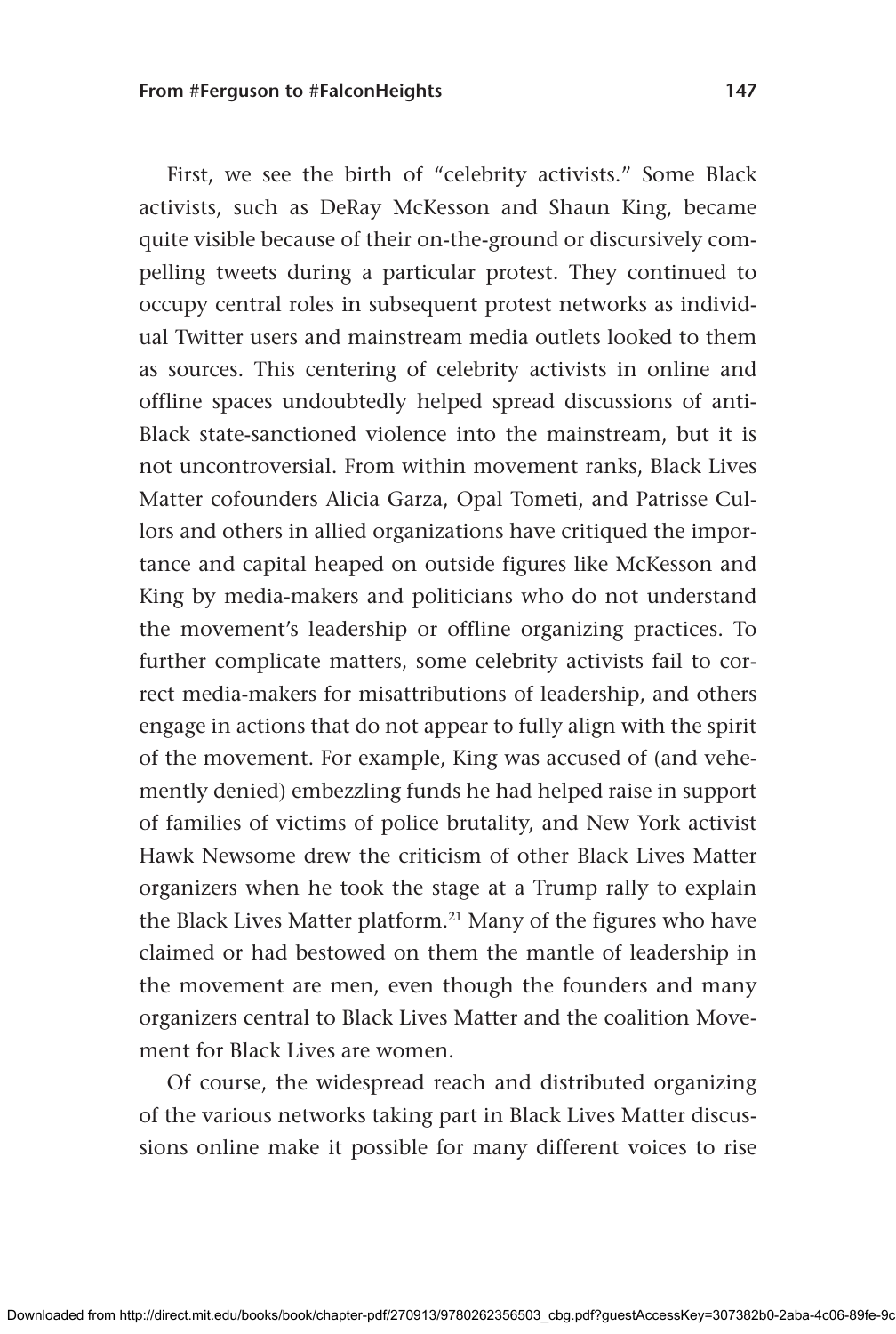to prominence, which means that no single person or group of people is representative of the whole movement. Mainstream news outlets continue to appear confounded by this organic and diffuse leadership structure and often either appoint leaders and find spokespersons for the movement or deem it unorganized and leaderless. Movement historian Barbara Ransby, however, has noted that Black Lives Matter functions similarly to the vision of the Black Freedom Movement espoused by civil rights organizers like Ella Baker, whereby organizers "help everyday people channel and congeal their collective power to resist oppression and fight for sustainable, transformative change."22 Likewise, Black Lives Matter cofounder Patrisse Cullors has described the movement as not leaderless but rather "leader-full."

Other shifts in networked discussions of cases we have explored in this chapter reflect the changes in attention and newsworthiness with which stories of racialized police violence have been treated in recent years. In the two years that elapsed between the deaths of Michael Brown and Philando Castile, there was a marked shift in the type of news organizations appearing as influencers in each network, from the regional, alternative, and specialty news sources that first covered Ferguson to the larger mainstream outlets, such as CNN, that played a central role in conversations following Philando Castile's death. Thus we see that the early frames, issues, and demands of Black Lives Matter activism moved from ordinary people and media connected to them to the moderation of mainstream news media. This mainstream attention is important as it draws more Americans into conversations about police profiling and racial violence. Yet it also poses a danger for activists as since 2012, and especially since 2014, law enforcement bodies have developed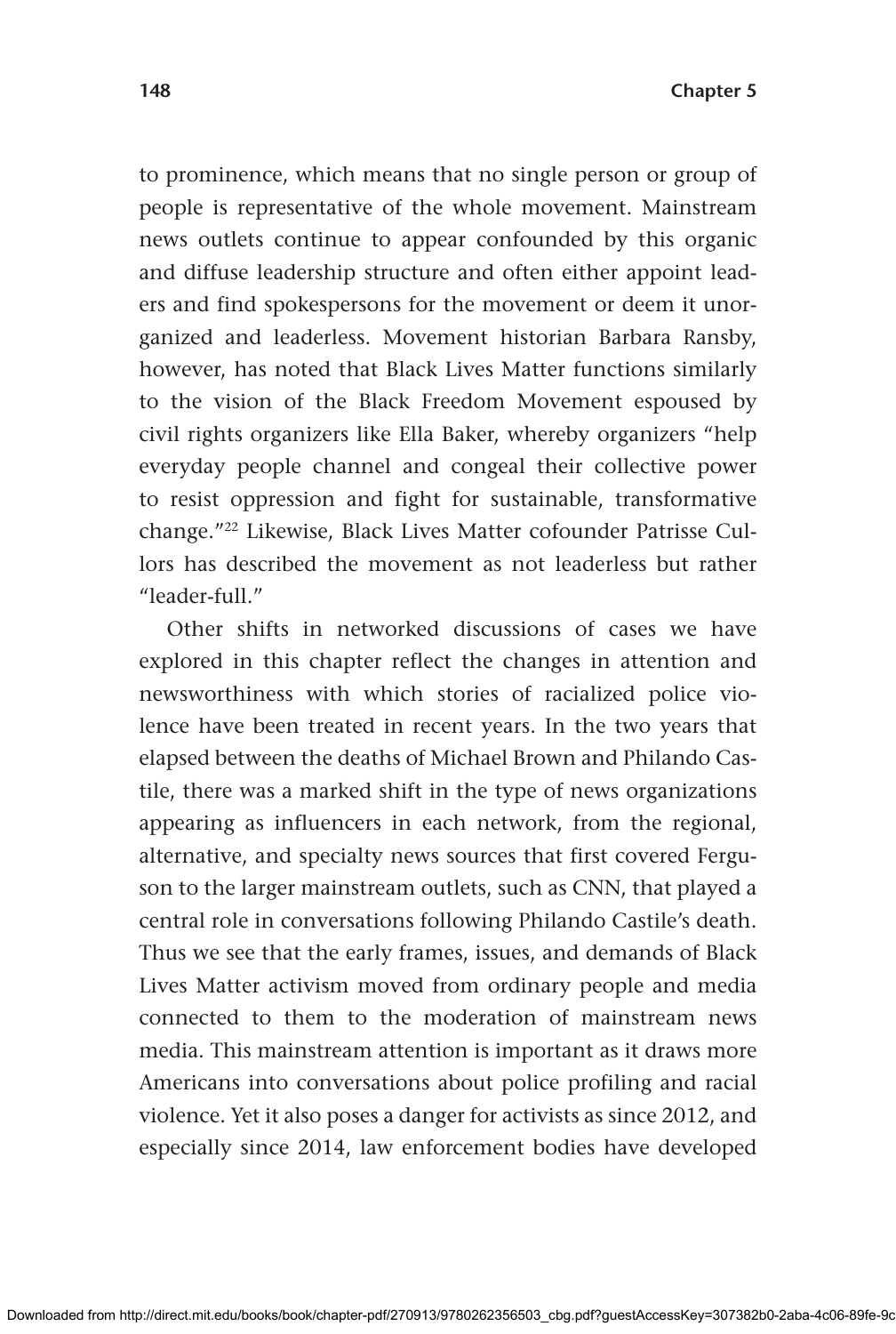increasingly sophisticated ways of tracking Black activists organizing online—a continuation of the anti-Black surveillance documented by such scholars as Simone Browne.<sup>23</sup>

In the end, it is important for activists and ordinary people in these networks to read and give firsthand and communityspecific accounts. As the #FreddieGray network reveals, mainstream newsmakers and representatives of the state continue to fall back on narrow and often stereotypical representations of African American communities, their issues, and their activism something Twitter activism actively resists.

Relatedly, we see a shift in the range of users' racial identities within these networks. From the Trayvon Martin case (discussed in chapter 4) and the Michael Brown case to more recent cases like that of Philando Castile, network influencers transitioned from being primarily African American—both ordinary people and celebrities—to including an increasing number of white people, both ordinary and celebrity. This suggests, just as the measurable shift of these stories into mainstream media does, that sustained and compelling #BlackLivesMatter activism around various cases succeeded in drawing in new supporters and communities. Those not directly affected by the issues appear, through social media networks, to become better versed in raising and discussing issues of racial inequality.

In a nod to how timely conversations about Black Lives Matter have become to media-makers, *Time* magazine used African American photographer Devin Allen's 2016 photo of a Baltimore protestor running away from police to consider "What has changed. What hasn't" since the 1968 uprising in the city following the assassination of Dr. Martin Luther King  $Jr^{24}$  As if inspired by the comparative side-by-side photos from the two eras that ordinary people tweeted during protests in Ferguson,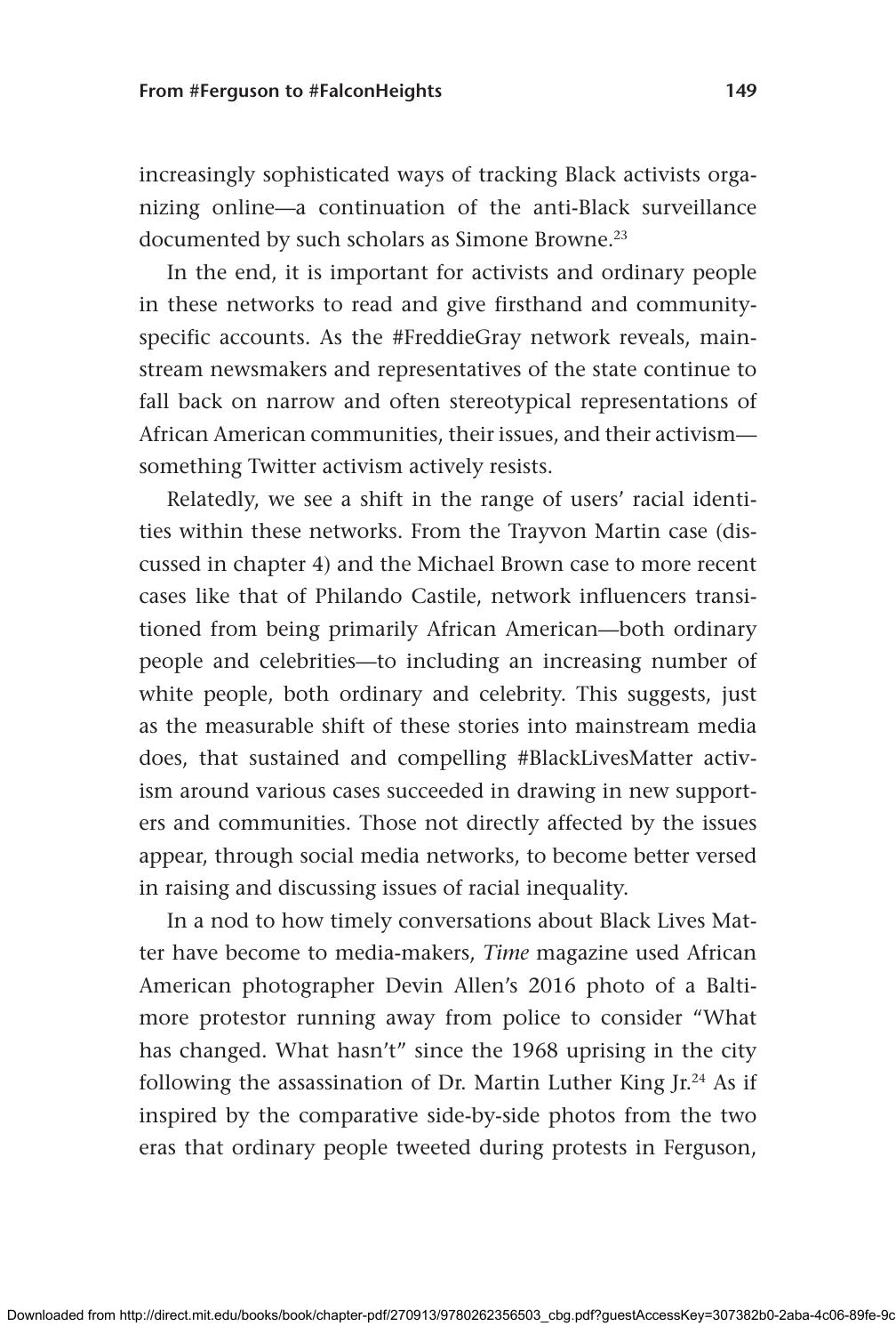Follow



Go behind TIME's Baltimore protest cover ti.me/1dzKTZm



2:04 AM - 1 May 2015

#### **Figure 5.5**

*Time* magazine cover featuring photograph by Devin Allen.

Baltimore, and other cities, the cover, on one of the most widely circulated news magazines in America, seemed to acknowledge that, despite claims by some that the United States had entered a "postracial" era, some things are very much the same.

In popular culture, Black Lives Matter cofounders Cullors, Garza, and Tometi were honored at the 2016 annual Black Girls Rock Award show broadcast on VH1, and Black and white celebrities have taken up Black Lives Matter issues on- and offline.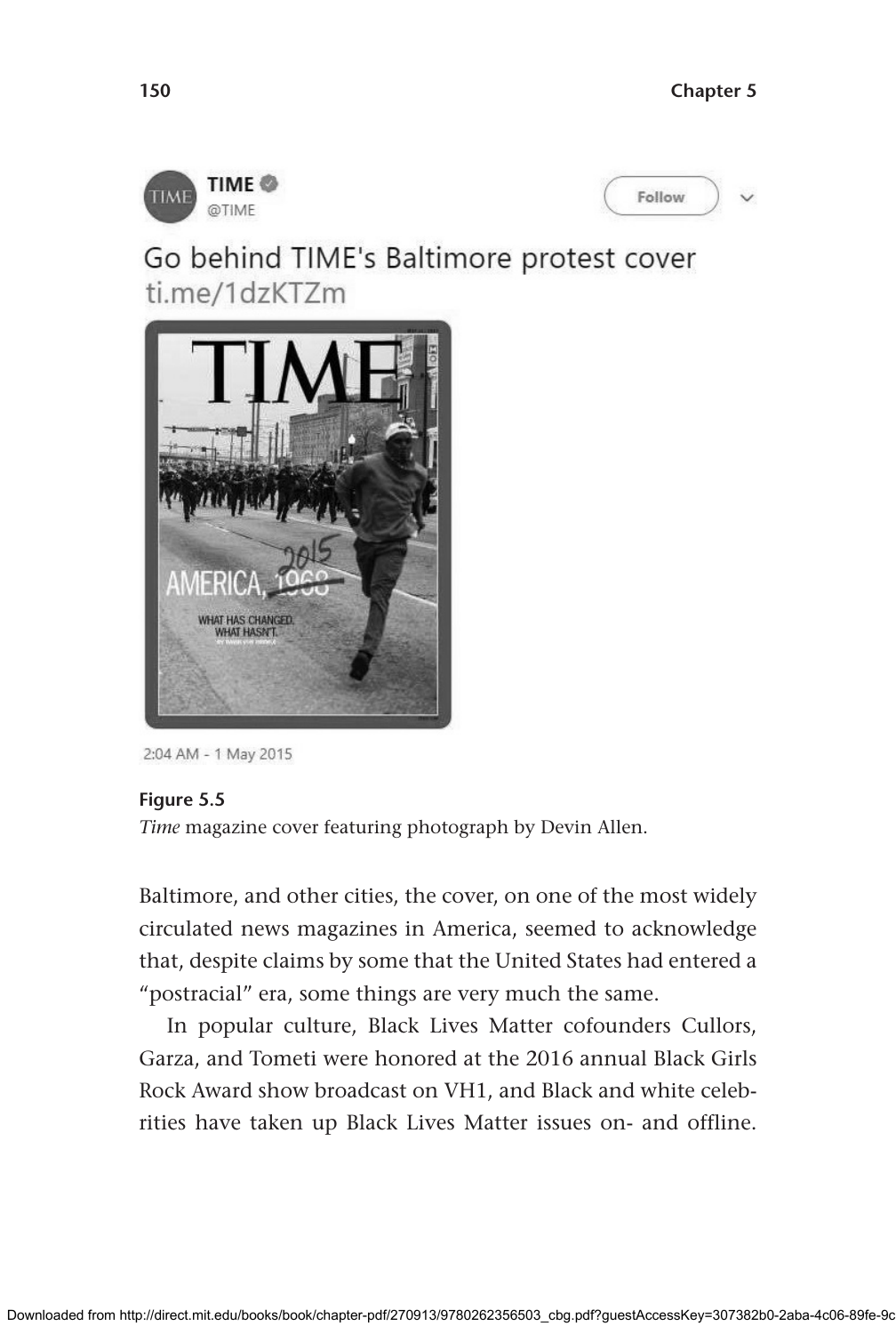NFL Quarterback Colin Kaepernick famously took a knee during the national anthem in a silent protest against police brutality, a move that led to his Blacklisting by the NFL but has since inspired countless other NFL players and professional athletes to do the same or to speak out on the issue despite public censure from President Donald Trump.25 White actor Matt McGorry, best known for his roles in *Orange Is the New Black* and *How to Get Away with Murder*, live-tweets from Black Lives Matter protests he attends. Women athletes from college basketball to professional soccer players have also been outspoken on the issue.26 With considerable team solidarity and eventual league support, WNBA players remain steadfast in their demonstrations for Black life.

In February 2016, the Fraternal Order of Police in Miami announced a national police boycott of Beyoncé tour dates because of the Black Lives Matter "themes" in her halftime performance at the 2016 Super Bowl and in the video for her song "Formation," which features her atop a partially submerged New Orleans police car and a wall with the graffito "Stop shooting us."27 Such examples illustrate the reach and impact of the movement on politics, popular culture, and everyday life in the United States.

In this chapter we have illustrated the profound ways hashtags emerging before and after Ferguson were infused with life because of connections, overlaps, and co-occurrence in the network that functioned both to build a timeline and context for anti-Black state-mediated violence and simultaneously to insist on justice in every case, even as time passes. In this regard, Ruha Benjamin (discussed in chapter 2) and Kashif Jerome Powell have made the case that not only do Black lives matter, so do